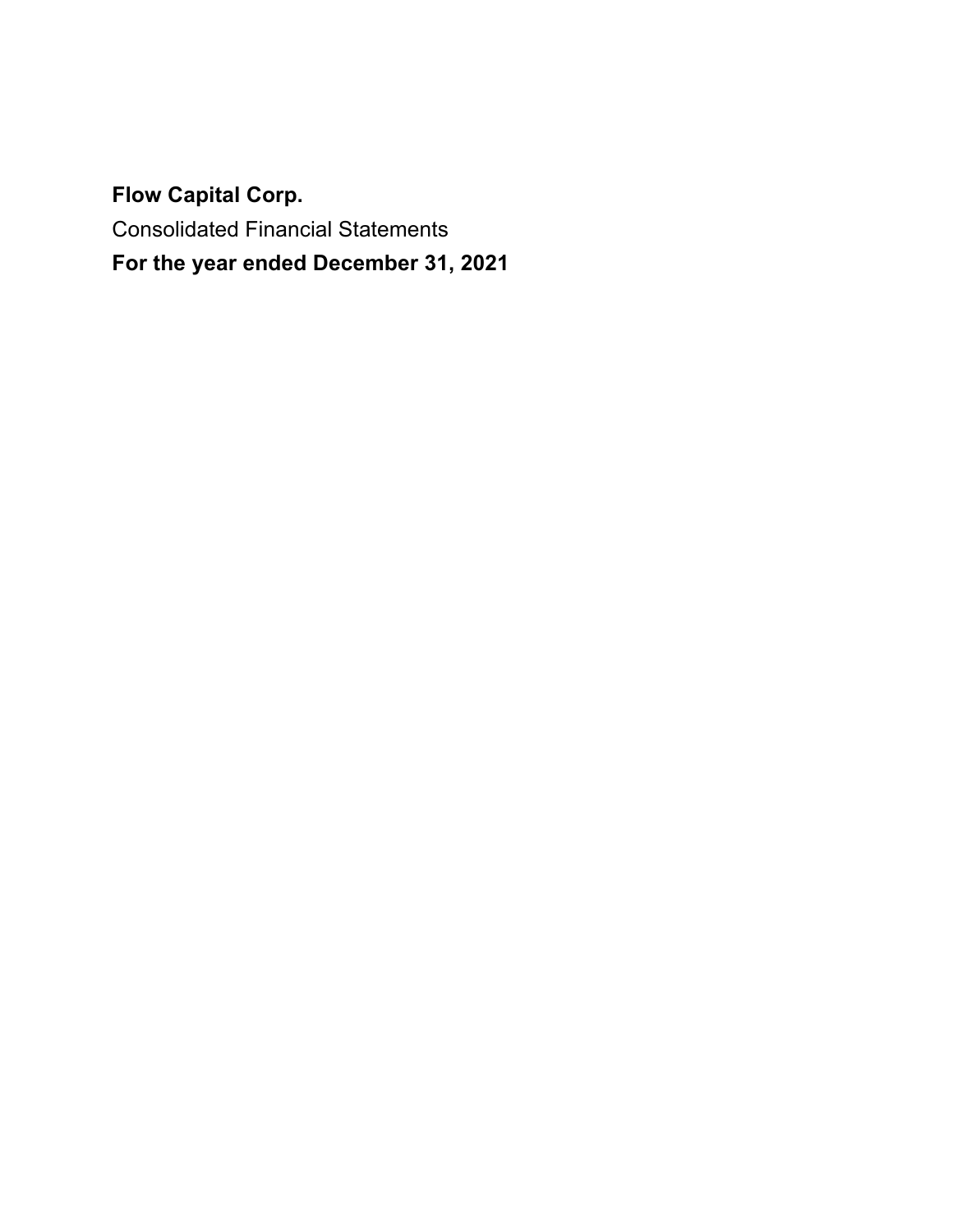

DALE MATHESON CARR-HILTON LABONTE LLP CHARTERED PROFESSIONAL ACCOUNTANTS

### **INDEPENDENT AUDITOR'S REPORT**

To the Shareholders of Flow Capital Corp.

### **Opinion**

We have audited the consolidated financial statements of Flow Capital Corp. (the "Company"), which comprise the consolidated statements of financial position as at December 31, 2021 and 2020, and the consolidated statements of comprehensive income, changes in equity and cash flows for the years then ended, and notes to the consolidated financial statements, including a summary of significant accounting policies (collectively referred to as the "financial statements").

In our opinion, the accompanying financial statements present fairly, in all material respects, the financial position of the Company as at December 31, 2021 and 2020, and its financial performance and its cash flows for the years then ended in accordance with International Financial Reporting Standards.

### **Basis for Opinion**

We conducted our audit in accordance with Canadian generally accepted auditing standards. Our responsibilities under those standards are further described in the *Auditor's Responsibilities for the Audit of the Financial Statements* section of our report. We are independent of the Company in accordance with the ethical requirements that are relevant to our audit of the financial statements in Canada, and we have fulfilled our other ethical responsibilities in accordance with these requirements. We believe that the audit evidence we have obtained is sufficient and appropriate to provide a basis for our opinion.

### **Other Information**

Management is responsible for the other information. The other information comprises the information included in Management's Discussion and Analysis.

Our opinion on the financial statements does not cover the other information and we do not express any form of assurance conclusion thereon.

In connection with our audit of the financial statements, our responsibility is to read the other information identified above and, in doing so, consider whether the other information is materially inconsistent with the financial statements or our knowledge obtained in the audit, or otherwise appears to be materially misstated.

We obtained Management's Discussion and Analysis prior to the date of this auditor's report. If, based on the work we have performed, we conclude that there is a material misstatement of this other information, we are required to report that fact. We have nothing to report in this regard.

### **Responsibilities of Management and Those Charged with Governance for the Financial Statements**

Management is responsible for the preparation and fair presentation of the financial statements in accordance with International Financial Reporting Standards, and for such internal control as management determines is necessary to enable the preparation of financial statements that are free from material misstatement, whether due to fraud or error.

In preparing the financial statements, management is responsible for assessing the Company's ability to continue as a going concern, disclosing, as applicable, matters related to going concern and using the going concern basis of accounting unless management either intends to liquidate the Company or to cease operations, or has no realistic alternative but to do so.

Those charged with governance are responsible for overseeing the Company's financial reporting process.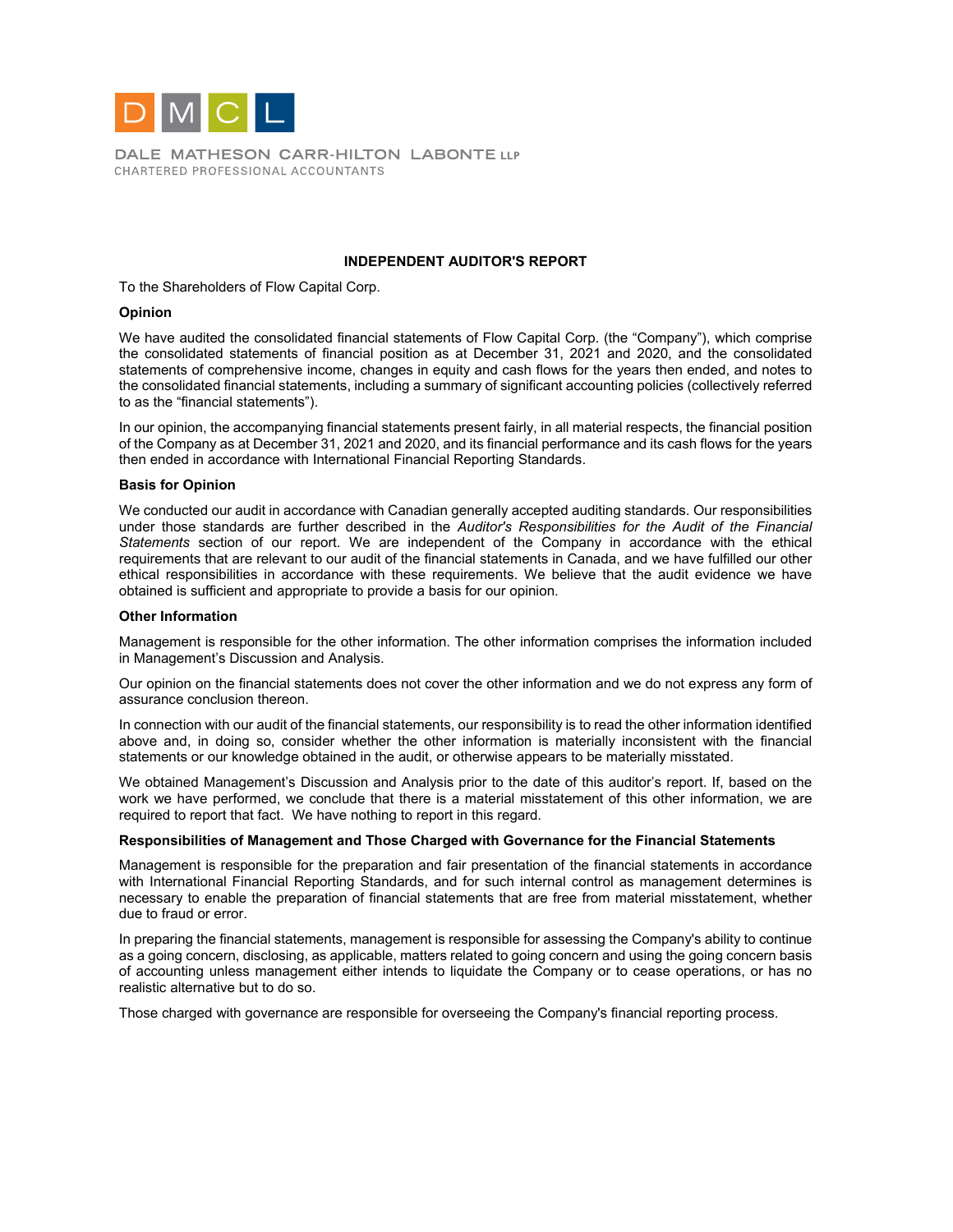### **Auditor's Responsibilities for the Audit of the Financial Statements**

Our objectives are to obtain reasonable assurance about whether the financial statements as a whole are free from material misstatement, whether due to fraud or error, and to issue an auditor's report that includes our opinion. Reasonable assurance is a high level of assurance, but is not a guarantee that an audit conducted in accordance with Canadian generally accepted auditing standards will always detect a material misstatement when it exists. Misstatements can arise from fraud or error and are considered material if, individually or in the aggregate, they could reasonably be expected to influence the economic decisions of users taken on the basis of these financial statements. As part of an audit in accordance with Canadian generally accepted auditing standards, we exercise professional judgment and maintain professional skepticism throughout the audit. We also:

- Identify and assess the risks of material misstatement of the financial statements, whether due to fraud or error, design and perform audit procedures responsive to those risks, and obtain audit evidence that is sufficient and appropriate to provide a basis for our opinion. The risk of not detecting a material misstatement resulting from fraud is higher than for one resulting from error, as fraud may involve collusion, forgery, intentional omissions, misrepresentations, or the override of internal control.
- Obtain an understanding of internal control relevant to the audit in order to design audit procedures that are appropriate in the circumstances, but not for the purpose of expressing an opinion on the effectiveness of the Company's internal control.
- Evaluate the appropriateness of accounting policies used and the reasonableness of accounting estimates and related disclosures made by management.
- Conclude on the appropriateness of management's use of the going concern basis of accounting and based on the audit evidence obtained, whether a material uncertainty exists related to events or conditions that may cast significant doubt on the Company's ability to continue as a going concern. If we conclude that a material uncertainty exists, we are required to draw attention in our auditor's report to the related disclosures in the financial statements or, if such disclosures are inadequate, to modify our opinion. Our conclusions are based on the audit evidence obtained up to the date of our auditor's report. However, future events or conditions may cause the Company to cease to continue as a going concern.
- Evaluate the overall presentation, structure and content of the financial statements, including the disclosures, and whether the financial statements represent the underlying transactions and events in a manner that achieves fair presentation.

We communicate with those charged with governance regarding, among other matters, the planned scope and timing of the audit and significant audit findings, including any significant deficiencies in internal control that we identify during our audit.

We also provide those charged with governance with a statement that we have complied with relevant ethical requirements regarding independence, and to communicate with them all relationships and other matters that may reasonably be thought to bear on our independence, and where applicable, related safeguards.

The engagement partner on the audit resulting in this independent auditor's report is Matthew Gosden.

**DALE MATHESON CARR-HILTON LABONTE LLP CHARTERED PROFESSIONAL ACCOUNTANTS** Vancouver, BC

March 31, 2022



An independent firm associated with Moore Global Network Limited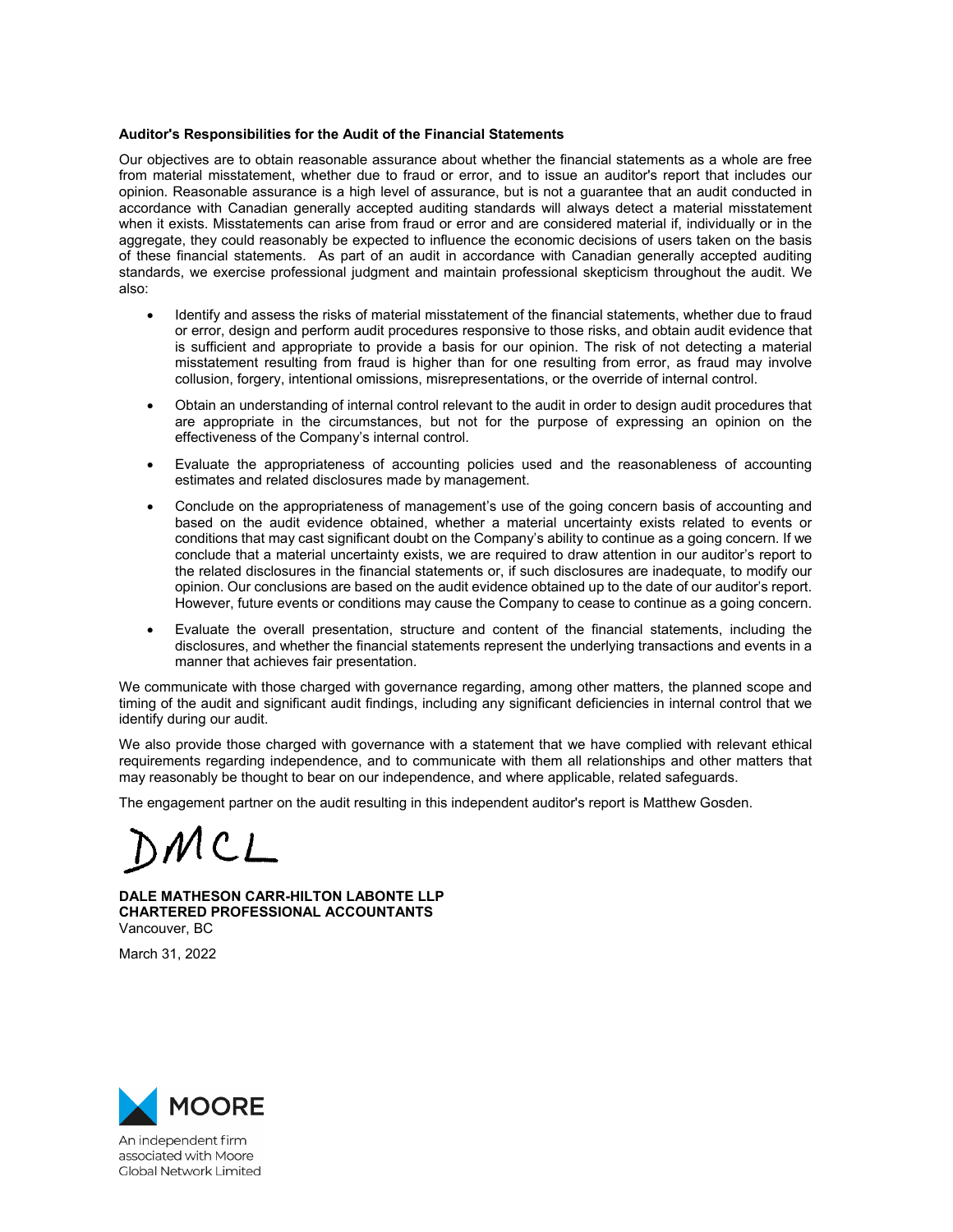# **Flow Capital Corp.**

| 1. |  |
|----|--|
|    |  |
| 3. |  |
| 4. |  |
| 5. |  |
| 6. |  |
| 7. |  |
| 8. |  |
| 9. |  |
|    |  |
|    |  |
|    |  |
|    |  |
|    |  |
|    |  |
|    |  |
|    |  |
|    |  |
|    |  |
|    |  |
|    |  |
|    |  |
|    |  |
|    |  |
|    |  |
|    |  |
|    |  |
|    |  |
|    |  |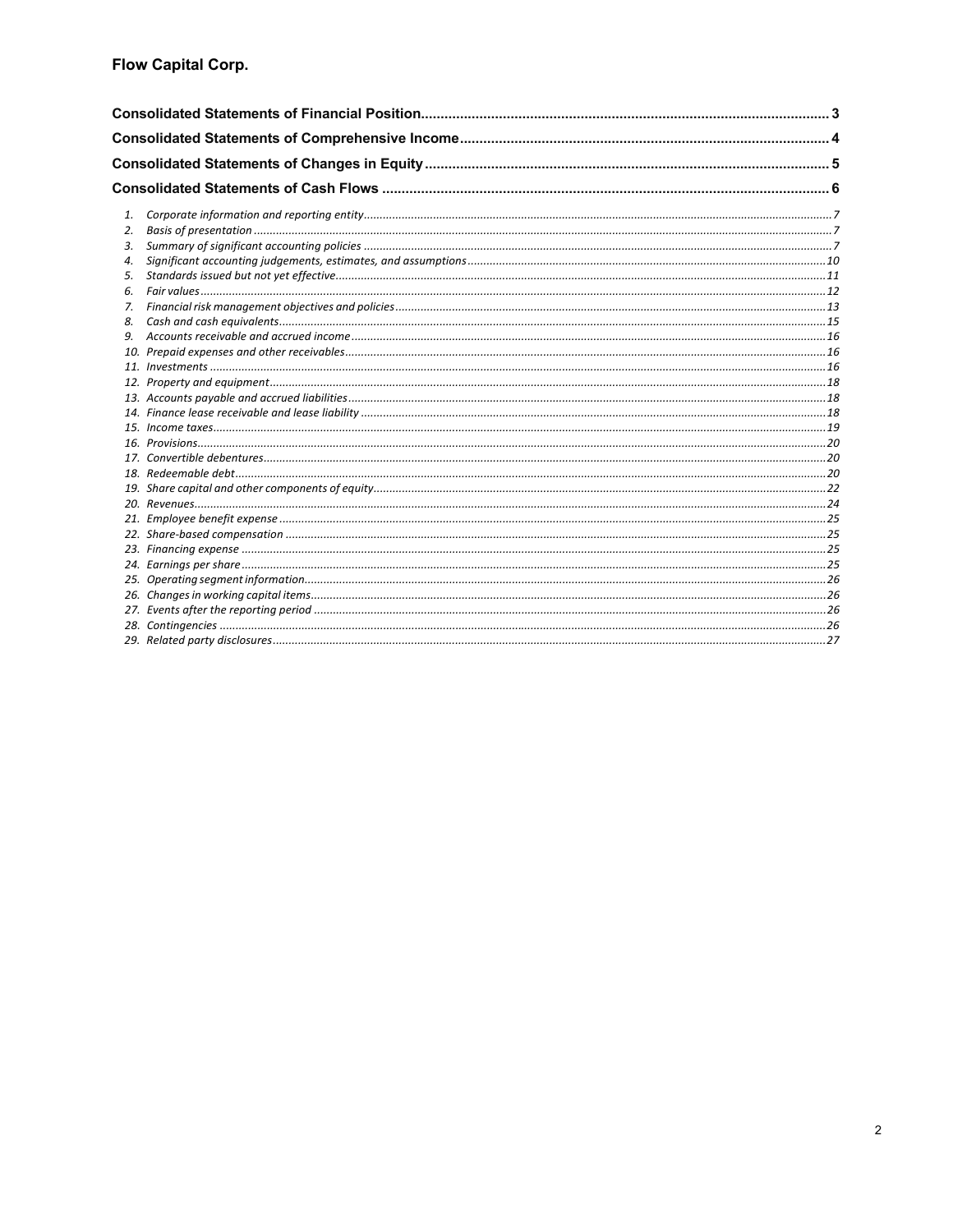# **Flow Capital Corp. Consolidated Statements of Financial Position**

**(Canadian dollars)**

|                                                 | <b>Note</b> | December 31,<br>2021 | December 31,<br>2020 |
|-------------------------------------------------|-------------|----------------------|----------------------|
| <b>Assets</b>                                   |             |                      |                      |
| <b>Current Assets</b>                           |             |                      |                      |
| Cash and cash equivalents                       | 8           | \$<br>4,144,671      | \$<br>7,141,988      |
| Accounts receivable and accrued income          | 9           |                      | 1,420                |
| Investments - current portion                   | 11          | 4,765,559            | 5,925,359            |
| Finance lease receivable                        | 14          |                      | 325,097              |
| Prepaid expenses and other receivables          | 10          | 367,401              | 524,697              |
| <b>Total Current Assets</b>                     |             | 9,277,631            | 13,918,561           |
| <b>Non-Current Assets</b>                       |             |                      |                      |
| Property and equipment                          | 12          | 63,233               | 90,823               |
| Investments - non-current portion               | 11          | 34,677,169           | 23,847,928           |
| <b>Total Non-Current Assets</b>                 |             | 34,740,402           | 23,938,751           |
| <b>Total Assets</b>                             |             | \$<br>44,018,033     | \$<br>37,857,312     |
| <b>Liabilities and Shareholders' Equity</b>     |             |                      |                      |
| <b>Current Liabilities</b>                      |             |                      |                      |
| Accounts payable and accrued liabilities        | 13          | \$<br>962,708        | \$<br>2,458,634      |
| Income tax liability                            |             | 1,809,171            | 398,374              |
| Lease liability - current portion               | 14          | 21,490               | 365,694              |
| Redeemable debt - current portion               | 18          | 1,500,758            | 2,620,029            |
| <b>Total Current Liabilities</b>                |             | 4,294,127            | 5,842,731            |
| <b>Non-Current Liabilities</b>                  |             |                      |                      |
| Provisions                                      | 16          |                      | 375,440              |
| Lease liability - non-current portion           | 14          | 22,831               | 45,315               |
| Deferred tax liability                          | 17          | 12,537               | 502,376              |
| Redeemable debt - non-current portion           | 18          | 16,341,536           | 13,119,971           |
| <b>Total Non-Current Liabilities</b>            |             | 16,376,904           | 14,043,102           |
| <b>Shareholders' Equity (Note 19)</b>           |             |                      |                      |
| Share capital                                   |             | \$<br>52,144,024     | \$<br>52,538,126     |
| Warrants                                        |             | 486,624              | 486,624              |
| Contributed surplus                             |             | 713,964              | 656,612              |
| Accumulated other comprehensive loss            |             | (384, 277)           | (437, 143)           |
| Accumulated deficit                             |             | (29, 613, 333)       | (35, 272, 740)       |
| <b>Total Shareholders' Equity</b>               |             | 23,347,002           | 17,971,479           |
| <b>Total Liability and Shareholders' Equity</b> |             | \$<br>44,018,033     | \$<br>37,857,312     |

See accompanying notes to the consolidated financial statements.

Approved on behalf of the Board of Directors on March 31, 2022:

Vernon Lobo, Director

"Vern Lobo" "Alan Torrie"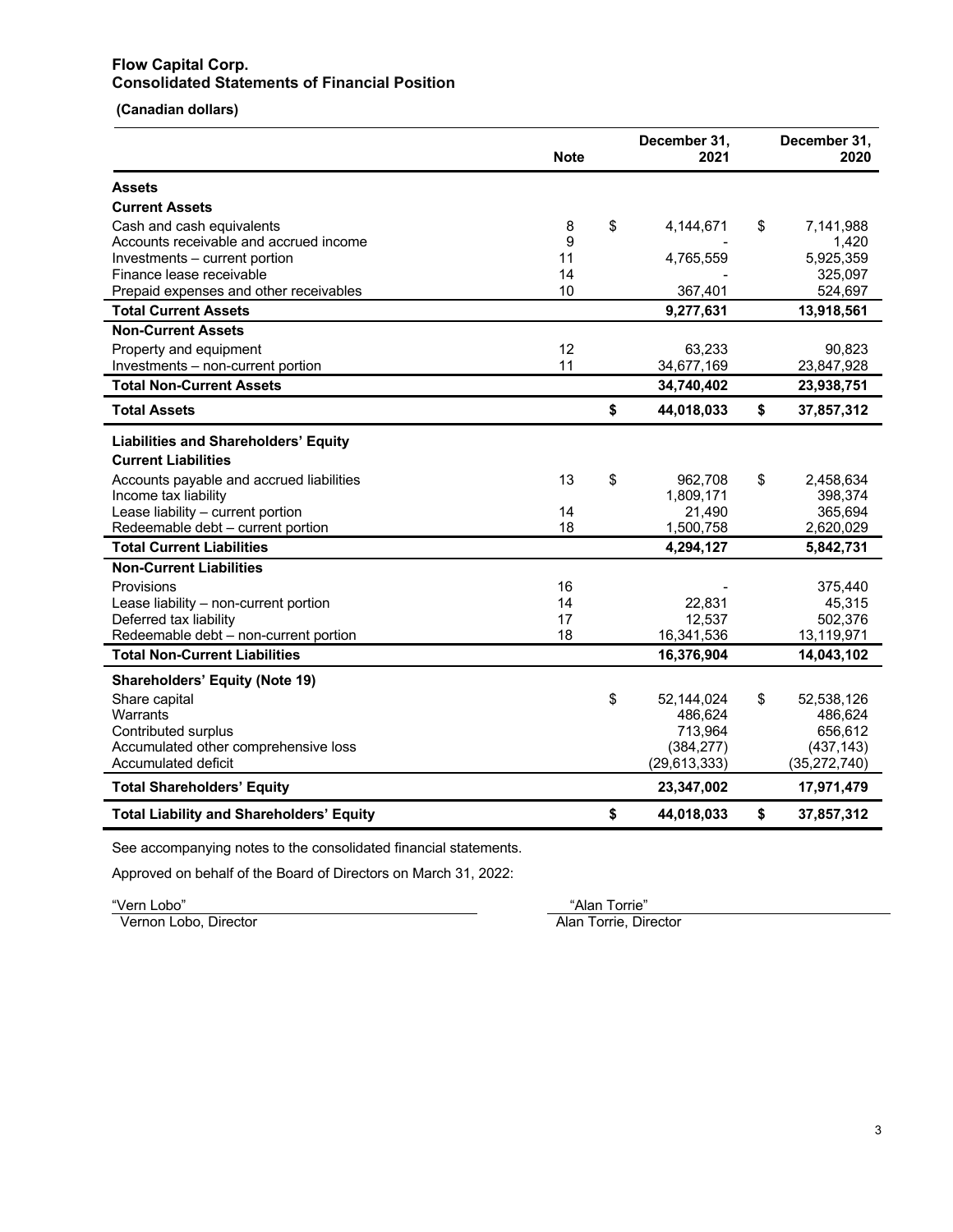# **Flow Capital Corp. Consolidated Statements of Comprehensive Income**

**(Canadian dollars)**

|                                                                                       | <b>Note</b> | Year ended<br>December 31,<br>2021 | Year ended<br>December 31,<br>2020 |
|---------------------------------------------------------------------------------------|-------------|------------------------------------|------------------------------------|
| <b>Revenues</b>                                                                       |             |                                    |                                    |
| Income from investments at fair value                                                 |             |                                    |                                    |
| Royalty payment and loan interest income                                              | 20          | \$<br>6,091,103                    | \$<br>5,373,630                    |
| Foreign exchange loss                                                                 | 20          | (185, 446)                         | (276, 665)                         |
| Realized gain from sale of investments                                                | 20          | 8,704,123                          | 918,379                            |
| Realized loss on investments written-off                                              | 20          | (3, 106, 800)                      |                                    |
| Adjustments to fair value                                                             | 20          | (1, 276, 209)                      | 3,937,929                          |
| Income from investments at fair value                                                 |             | 10,226,771                         | 9,953,273                          |
| <b>Other income</b>                                                                   |             |                                    |                                    |
| Other interest, fee income and gains                                                  | 20          | 200,176                            | 425,914                            |
| <b>Total Revenues</b>                                                                 |             | 10,426,947                         | 10,379,187                         |
| <b>Operating Expenses</b>                                                             |             |                                    |                                    |
| Salaries, benefits and staffing costs                                                 | 21          | \$<br>1,402,539                    | \$<br>1,687,491                    |
| Restructuring costs                                                                   | 21          | 65,579                             | 517,770                            |
| Share-based compensation                                                              | 22          | 119,484                            | 403,990                            |
| Depreciation<br>Professional fees                                                     |             | 35,883                             | 115,089                            |
| Office and general administrative                                                     |             | 748,018<br>713,035                 | 925,888<br>235,861                 |
| <b>Total Operating Expenses</b>                                                       |             | 3,084,538                          | 3,886,089                          |
|                                                                                       |             |                                    |                                    |
| <b>Operating Income</b>                                                               |             | \$<br>7,342,409                    | \$<br>6,493,098                    |
| Financing expense                                                                     | 17,18       | 1,579,447                          | 3,483,146                          |
| Other expense (recovery)                                                              | 13,16       | (767, 722)                         |                                    |
| Income before income taxes                                                            |             | 6,530,684                          | 3,009,952                          |
| <b>Income Taxes</b>                                                                   |             |                                    |                                    |
| Current income tax expense                                                            | 15          | \$<br>1,425,634                    | \$<br>398,374                      |
| Deferred tax expense                                                                  | 15          | (492, 225)                         | 489,839                            |
| <b>Total Income Tax</b>                                                               |             | \$<br>933,409                      | \$<br>888,213                      |
| <b>Net Income</b>                                                                     |             | \$<br>5,597,275                    | \$<br>2,121,739                    |
| Other comprehensive income that may be subsequently<br>reclassified to profit or loss |             |                                    |                                    |
| Foreign currency translation                                                          |             | 52,866                             | (412, 669)                         |
| <b>Total Comprehensive Income</b>                                                     |             | \$<br>5,650,141                    | \$<br>1,709,070                    |
| Earnings per share (Note 24)                                                          |             |                                    |                                    |
| Earnings per share                                                                    |             |                                    |                                    |
| Basic earnings per share                                                              |             | \$<br>0.1782                       | \$<br>0.0600                       |
| Diluted earnings per share                                                            |             | \$<br>0.1734                       | \$<br>0.0600                       |
|                                                                                       |             |                                    |                                    |

See accompanying notes to the consolidated financial statements.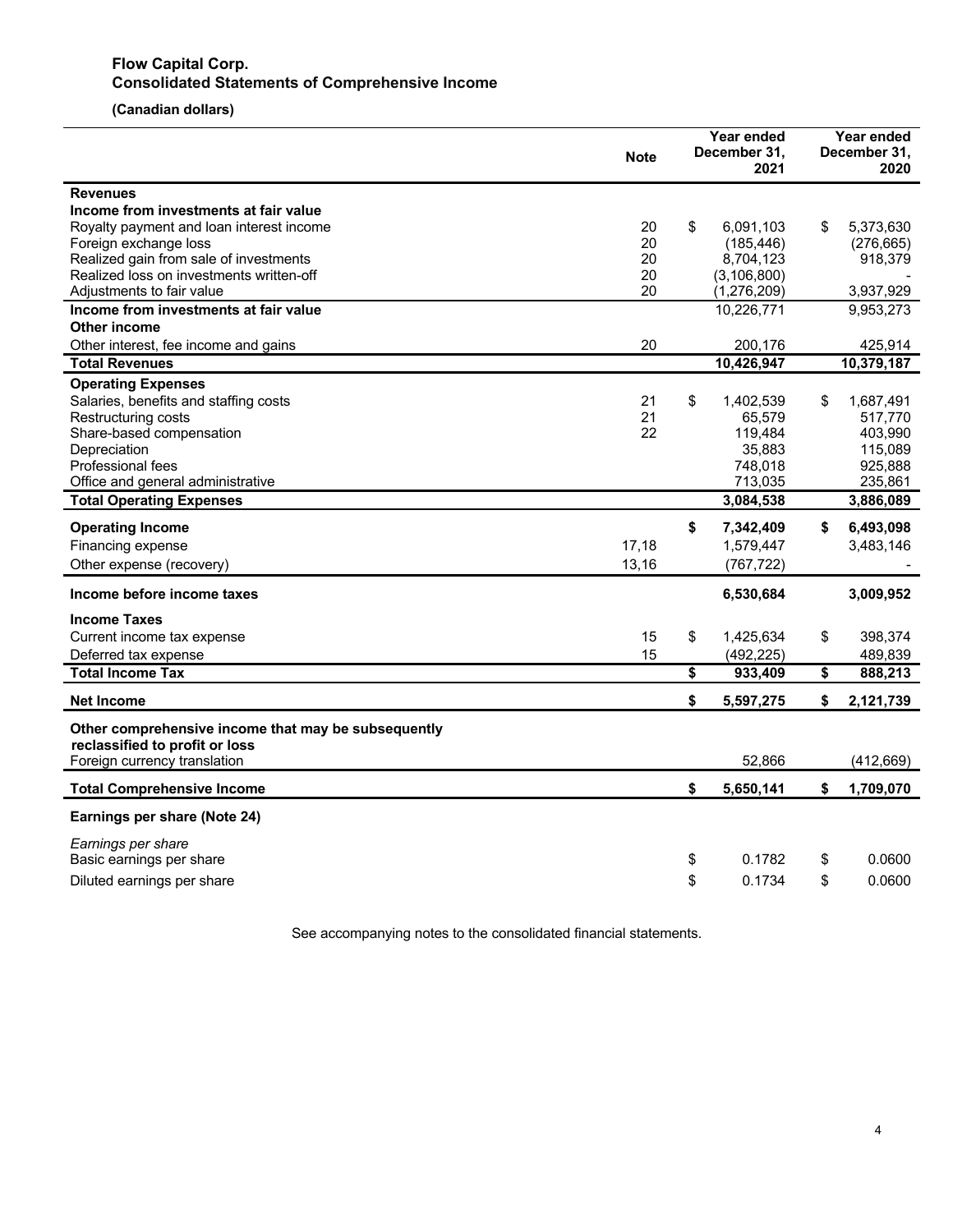# **Flow Capital Corp. Consolidated Statements of Changes in Equity**

# **(Canadian dollars)**

|                              | Number of<br>shares | <b>Note</b> | Share capital | <b>Accumulated other</b><br>comprehensive<br>loss | Warrants                 | Contributed<br>surplus   | Accumulated<br>deficit | <b>Total</b> |
|------------------------------|---------------------|-------------|---------------|---------------------------------------------------|--------------------------|--------------------------|------------------------|--------------|
| Balance, January 1, 2020     | 38,847,337          |             | \$54,281,689  | \$ (24, 474)                                      | \$486,624                | \$1,386,728              | \$(38,528,585)         | \$17,601,982 |
| Share-based compensation     | $\overline{a}$      | 22          |               |                                                   | $\overline{\phantom{0}}$ | (730, 116)               | 1,134,106              | 403,990      |
| Treasury shares cancelled    | (6,692,260)         | 19          | (1,722,099)   | $\blacksquare$                                    | -                        |                          |                        | (1,722,099)  |
| Share cancellation cost      |                     |             | (21, 464)     | $\overline{\phantom{a}}$                          | $\overline{\phantom{a}}$ | $\blacksquare$           |                        | (21, 464)    |
| Foreign currency translation |                     |             |               | (412, 669)                                        | -                        | $\overline{\phantom{a}}$ |                        | (412, 669)   |
| Net income for the year      |                     |             |               |                                                   |                          |                          | 2,121,739              | 2,121,739    |
| Balance, December 31, 2020   | 32,155,077          |             | \$52,538,126  | \$ (437, 143)                                     | \$486,624                | \$656,612                | \$(35,272,740)         | \$17,971,479 |
| Balance, January 1, 2021     | 32,155,077          |             | \$52,538,126  | \$ (437, 143)                                     | \$486,624                | \$656,612                | \$(35,272,740)         | \$17,971,479 |
| Share-based compensation     |                     | 22          |               |                                                   |                          | 57,352                   | 62,132                 | 119,484      |
| Treasury shares cancelled    | (915,000)           | 19          | (391, 652)    |                                                   |                          |                          |                        | (391, 652)   |
| Share cancellation cost      |                     |             | (2, 450)      |                                                   | -                        |                          |                        | (2,450)      |
| Foreign currency translation |                     |             |               | 52,866                                            | $\overline{\phantom{0}}$ |                          |                        | 52,866       |
| Net income for the year      |                     |             |               |                                                   |                          |                          | 5,597,275              | 5,597,275    |
| Balance, December 31, 2021   | 31,240,077          |             | \$52,144,024  | \$ (384, 277)                                     | \$486,624                | \$713,964                | \$(29,613,333)         | \$23,347,002 |

See accompanying notes to consolidated financial statements.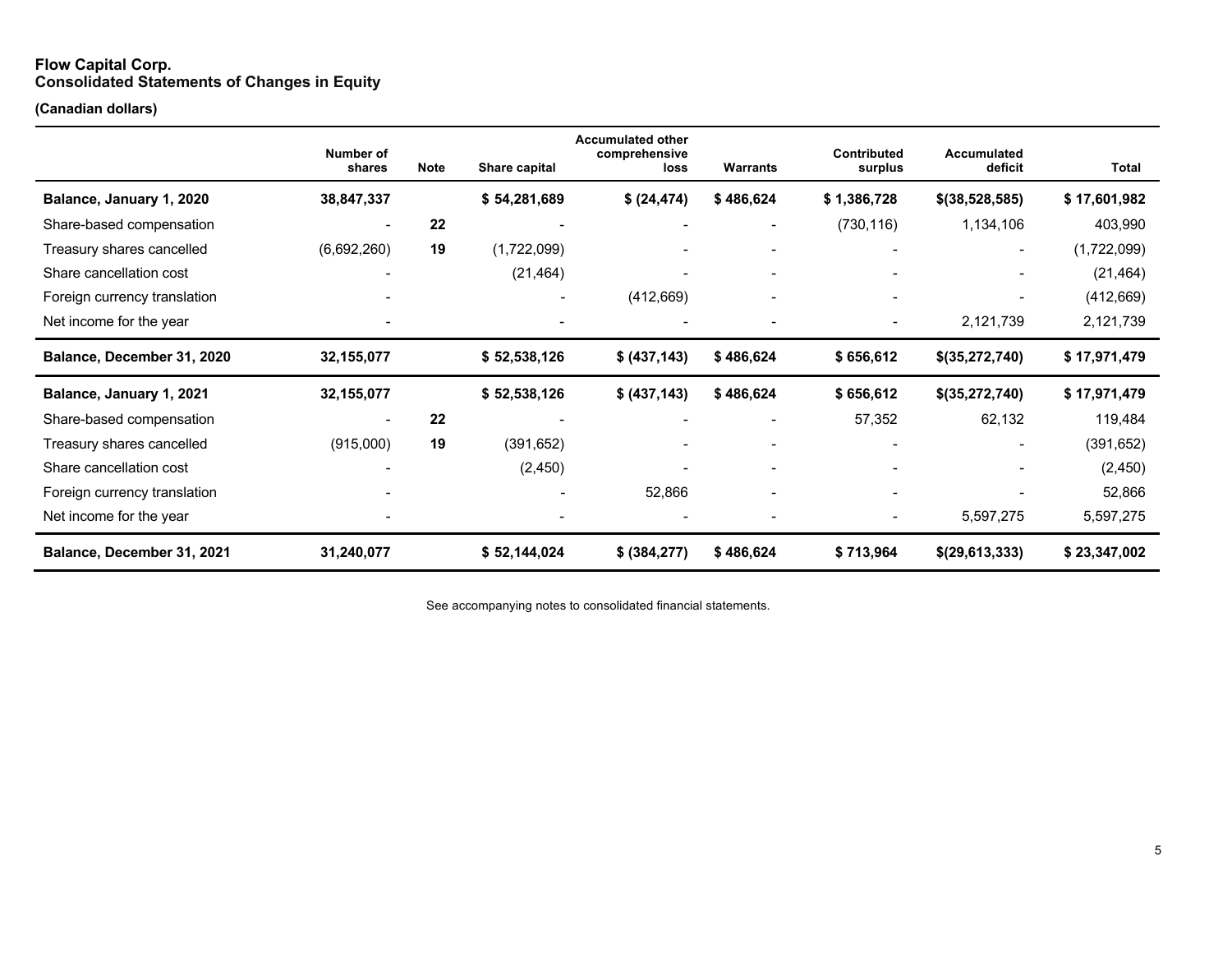# **Flow Capital Corp. Consolidated Statements of Cash Flows**

**(Canadian dollars)**

|                                                        | <b>Note</b> | Year ended<br><b>December</b><br>31, 2021 |                | Year ended<br>December 31.<br>2020 |
|--------------------------------------------------------|-------------|-------------------------------------------|----------------|------------------------------------|
| <b>Cash flows from operating activities</b>            |             |                                           |                |                                    |
| Net income                                             |             | \$<br>5,597,275                           | -\$            | 2,121,739                          |
| Adjustments for non-cash items                         |             |                                           |                |                                    |
| Share-based compensation                               |             | 119,484                                   |                | 403,990                            |
| Depreciation                                           |             | 35,883                                    |                | 115,089                            |
| Reversal of provision                                  |             | (375, 440)                                |                |                                    |
| Adjustments relating to investments at carrying value  |             |                                           |                |                                    |
| Unrealized foreign exchange loss (gain)                |             | 641,901                                   |                | 276,665                            |
| Adjustments to fair value                              |             | 1,276,209                                 |                | (3,807,220)                        |
| Impairment                                             |             |                                           |                | 151,642                            |
| Realized loss on investments written-off               |             | 3,106,800                                 |                |                                    |
| Realized gain on sale of investment                    |             | (8,704,123)                               |                | (918, 379)                         |
| New investments and loan advances                      |             | (23,061,352)                              |                | (9,592,861)                        |
| Loan amortization income                               |             | (226, 273)                                |                |                                    |
| Royalty earned in excess of cash received              |             | (221,065)                                 |                |                                    |
| Gain on amendment to promissory note agreement         |             |                                           |                | (282, 351)                         |
| Repayment of promissory note                           |             |                                           |                | 1,500,000                          |
| Proceeds received on sale of shares                    |             | 5.497.039                                 |                | 245.868                            |
| Buyout and redemption of investments                   |             | 12,324,579                                |                | 4,170,729                          |
| Realized gain on equity investments received on buyout |             | 39,500                                    |                | 162,500                            |
| <b>Other Adjustments</b>                               |             |                                           |                |                                    |
| Financing expense                                      |             | 1,579,447                                 |                | 3,483,146                          |
| Income tax expense                                     |             | 933,409                                   |                | 888,213                            |
| Changes in working capital items                       | 26          | (865,844)                                 |                | (80, 501)                          |
| Net Cash Flows used in Operating Activities            |             | (2, 302, 570)                             |                | (1, 161, 731)                      |
| <b>Cash flows from financing activities</b>            |             |                                           |                |                                    |
| Other (receivables) payables                           |             | \$                                        | $\mathfrak{s}$ | 193,568                            |
| Common shares repurchased for treasury                 |             | (394, 102)                                |                | (1,743,563)                        |
| Convertible debentures redeemed                        |             |                                           |                | (5,376,997)                        |
| Lease liability payments                               |             | (706, 888)                                |                | (733, 994)                         |
| Interest paid                                          |             | (1,710,614)                               |                | (1,403,236)                        |
| Advance from redeemable debt                           |             | 11,084,199                                |                | 15,740,000                         |
| Redemption of redeemable debt                          |             | (9, 284, 146)                             |                | (9,082,614)                        |
| Net Cash flows used in Financing Activities            |             | (1,011,550)                               |                | (2, 406, 836)                      |
| Cash flows from investing activity                     |             |                                           |                |                                    |
| Purchase of property and equipment                     |             | \$<br>(8, 293)                            | \$             | (1,048)                            |
| Finance lease receivable payments                      |             | 325,097                                   |                | 386,909                            |
| <b>Net Cash flows from Investing Activities</b>        |             | 316,804                                   |                | 385,861                            |
| Net increase in cash during the period                 |             | (2,997,317)                               |                | (3, 182, 706)                      |
| Cash and cash equivalents, beginning                   |             | 7,141,988                                 |                | 10,324,694                         |
| Cash and cash equivalents, ending                      | 8           | \$<br>4,144,671                           | \$             | 7,141,988                          |

See accompanying notes to the consolidated financial statements.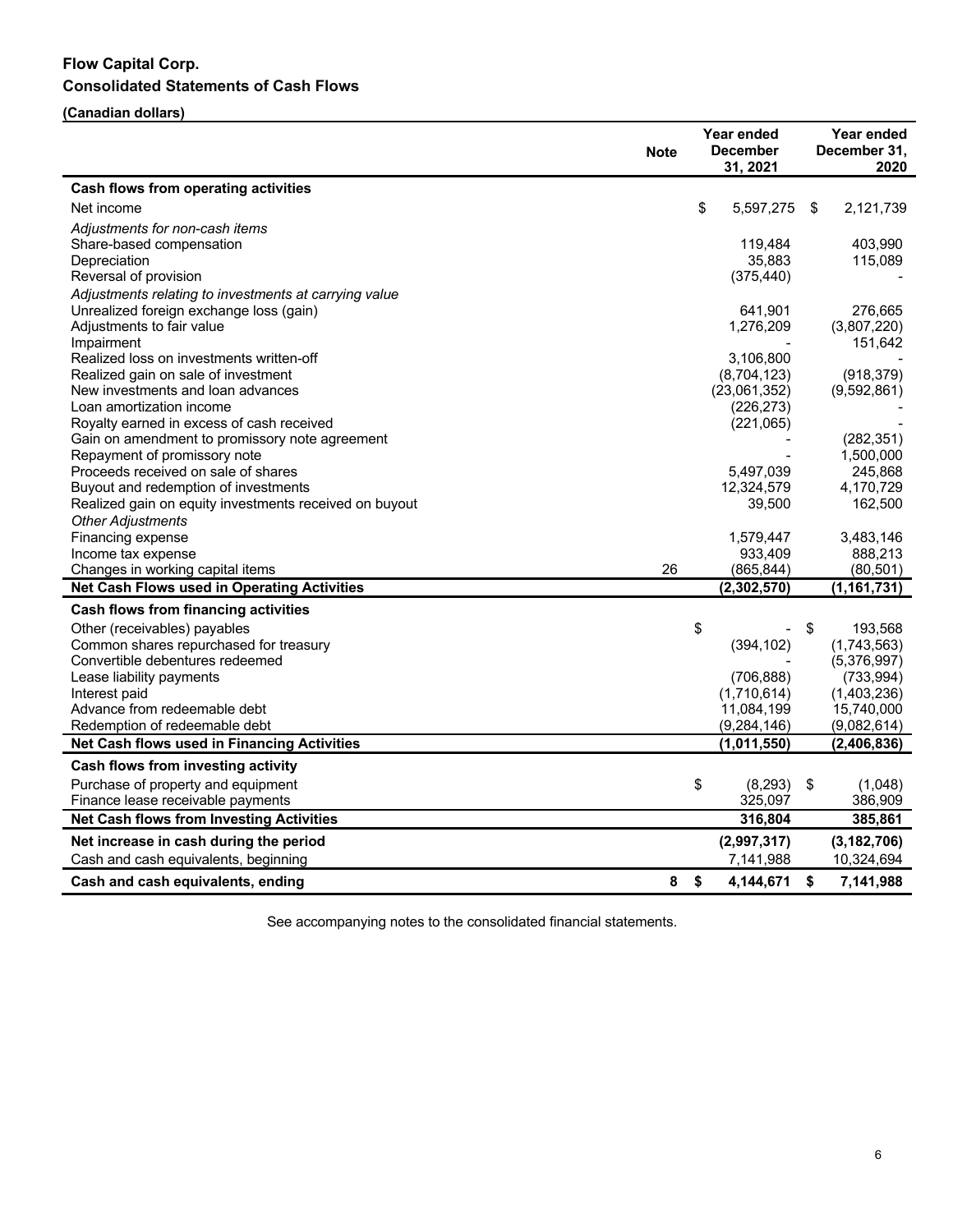### **1. Corporate information and reporting entity**

Flow Capital Corp. ("Flow Capital", or "the Company") is a company under the jurisdiction of the laws of the Province of British Columbia, Canada, and is domiciled in Canada. The common shares of the Company are traded on the TSX Venture Exchange ("TSXV") under the symbol FW. The registered and records office of the Company is Suite 2600, Three Bentall Centre, 595 Burrard Street, Vancouver, British Columbia, V7X 1L3.

The following is a summary of the list of material subsidiaries:

|                                                                        |                                    | Ownersnip |
|------------------------------------------------------------------------|------------------------------------|-----------|
| Legal name                                                             | Legal status                       | interest% |
| Flow Capital US Corp.                                                  | Subsidiary of Flow Capital, US     | 100       |
| Flow Investment Services Corp. (formerly LOGiQ Asset Management Ltd.)  | Subsidiary of Flow Capital, Canada | 100       |
| Flow Investment Holdings Corp. (formerly 2705535 Ontario Inc.)         | Subsidiary of Flow Capital, Canada | 100       |
| LOGIQ Capital 2016                                                     | Subsidiary of Flow Capital, Canada | 100       |
|                                                                        | Controlled by Flow through         |           |
| Flow Priority Return Fund II LP                                        | contractual arrangements, Canada   | 20        |
| Tuscarora Capital Inc.                                                 | Subsidiary of Flow Capital, Canada | 100       |
| Flow Capital Partnership Holding Corp. (formerly 2535706 Ontario Inc.) | Subsidiary of Flow Capital, Canada | 100       |

On September 30, 2020, Flow Capital formed Flow Priority Return Fund II LP (the "Priority Return Fund II" or "PRF II") and under the limited partnership agreement, Flow Investment Services Corp. the Company's wholly owned subsidiary was appointed as the general partner. The Company has assessed that based on the terms of the limited partnership agreement, the Company has a substantial interest in the variable returns and has the current ability to direct the activities that most significantly affect these returns. Based upon this assessment, the Company has determined that the Priority Return Fund II is controlled by the Company and must be consolidated in the financial statements of Flow Capital.

### **2. Basis of presentation**

The financial statements have been prepared on a historical cost basis, except for cash and cash equivalents, investments at fair value and redeemable debt that have been measured at fair value. The presentation currency for these financial statements is the Canadian dollar which is also the functional currency of the Company. The functional currency of the Company's subsidiary Flow Capital US Corp. is United States dollar, and the financial statements of the subsidiary are translated from its functional currency to Canadian dollars. Amounts are stated in and recorded to the nearest Canadian dollar except where otherwise indicated.

### **Statement of compliance**

These consolidated financial statements have been prepared based on the principles of International Financial Reporting Standards (IFRS) as issued by the International Accounting Standards Board (IASB) and interpretations by the IFRS Interpretations Committee.

The financial statements were approved and authorized by the Board of Directors on March 31, 2022.

### **3. Summary of significant accounting policies**

### **(A) Basis of consolidation**

The financial statements of all entities controlled by the Company are included in the consolidated financial statements from the date control commenced. The Company controls an entity when it is exposed to, or has rights to, variable returns from its involvement with the entity and has the ability to affect those returns through its power over the entity. The Company's subsidiaries have the same reporting date as the Company. Intra-group balances and transactions are eliminated on consolidation.

### **(B) Foreign currency translation**

### **Transactions and balances**

Transactions in foreign currencies are initially recorded by the Company at the foreign currency rates prevailing at the date of the transaction.

Monetary assets and liabilities denominated in foreign currencies are translated at the functional currency spot rate of exchange at the reporting date. All differences are taken to the consolidated statements of comprehensive income and loss.

Non-monetary items that are measured in terms of historical cost in a foreign currency are translated using the exchange rates as at the dates of the initial transactions. Non-monetary items measured at fair value in a foreign currency are translated using the exchange rates at the date when the fair value is determined.

### **Translation to the Presentation Currency**

The financial statements of the foreign subsidiary are translated from its functional currency to Canadian dollars. Assets and liabilities are translated at the closing exchange rate at the statement of financial position date, and income and expenses are translated using the average exchange rates. The accumulated gains or losses arising from translation of functional currencies to the presentation currency, are included as a separate component of Other Comprehensive Income within equity.

**Ownership**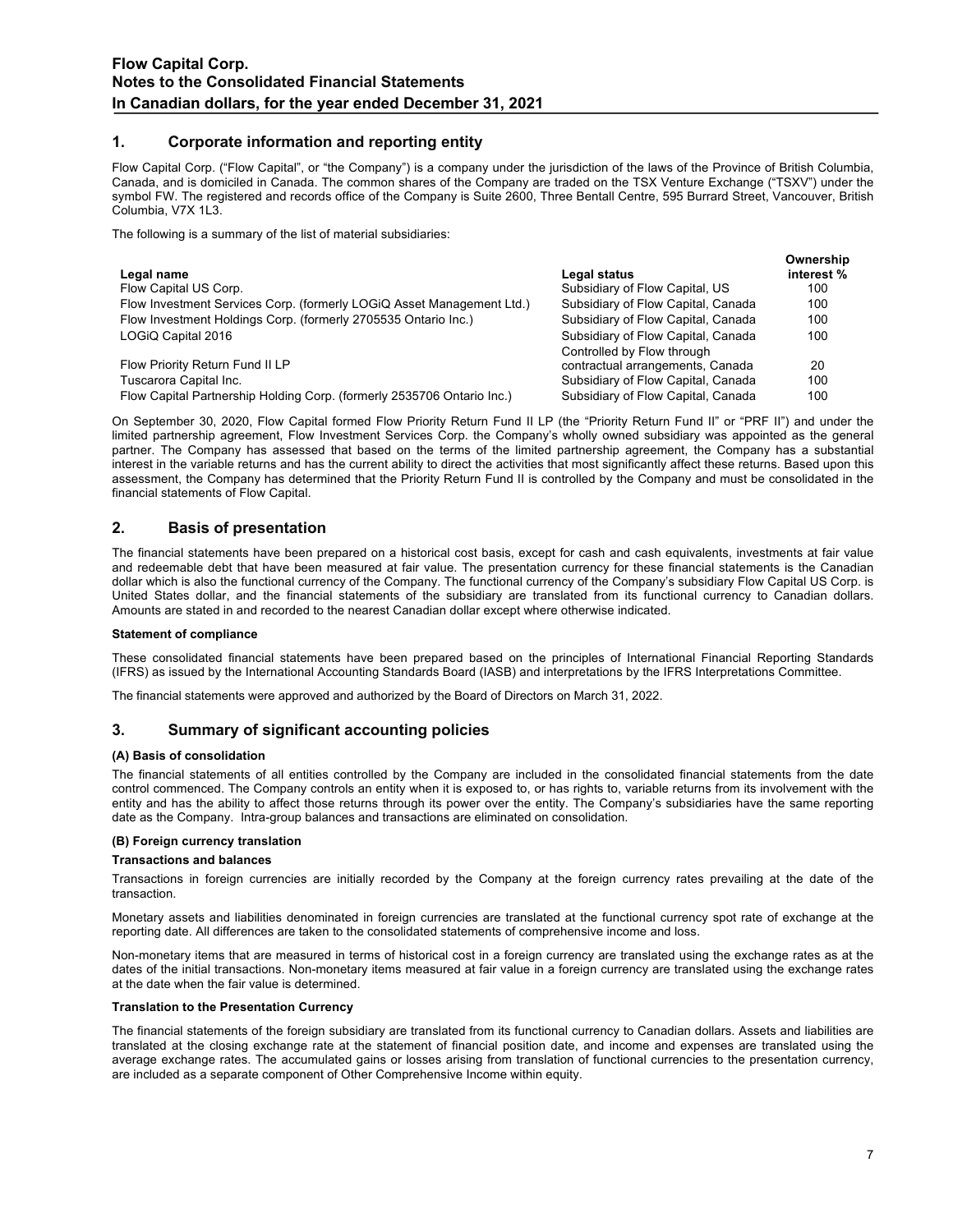### **(C) Revenue recognition**

#### **Income from investments at fair value**

#### **i) Royalty payment and loan interest income**

Royalty payment and loan interest income are recognized in the statement of comprehensive income when earned and collection is probable. Loan interest is recognized using the effective interest method.

### **ii) Adjustments to fair value**

Adjustments to fair value of the investments measured at fair value through profit and loss is recognized in the statement of comprehensive income under Adjustments to fair value. The change in the fair value consists of gains or losses both realized and unrealized in the fair value of the investment.

#### **iii) Realized gain (loss) from sale of investments and realized loss from investments written-off**

Realized gain (loss) from sale of investments is recognized in the statement of comprehensive income when an investee buyout occurs or when gains or losses are incurred on the sale of equity instruments. Realized loss from investments written-off is recognized at the date the investment is written off when there is no expectation of any recovery in the future.

#### **iv) Foreign exchange (loss) gain**

Foreign exchange gains or losses on investments held by entities with a Canadian dollar functional currency denominated in US dollars are recognized under Income from investments at fair value in the statements of comprehensive income.

#### **Other interest, fee income and gains**

Other interest income includes interest income earned on short term money market investments. Other interest income, one-time fee income and gains is accrued in the statement of comprehensive income when earned and is presented in Other interest, fee income and gains.

### **(D) Taxes**

#### **Current income tax**

Current income tax assets and liabilities for the respective period are measured at the amount expected to be recovered from or paid to taxation authorities. The tax rates and tax laws used to compute the amount are those that are enacted or substantively enacted, by the reporting date, in the countries where the Company operates and generates taxable income.

#### **Deferred tax**

Deferred tax is provided on temporary differences at the reporting date between the tax bases of assets and liabilities and their carrying amounts for financial reporting purposes. Deferred tax liabilities are recognized for all taxable temporary differences.

Deferred tax assets are recognized for all deductible temporary differences, carry forward of unused tax credits and unused tax losses to the extent that it is probable that taxable profit will be available against which the deductible temporary differences, and the carry forward of unused tax credits and unused tax losses can be utilized.

The carrying amount of any deferred tax assets is reviewed at each reporting date and reduced to the extent that it is no longer probable that sufficient taxable profit will be available to allow all or part of the deferred tax asset to be utilized. Unrecognized deferred tax assets are reassessed at each reporting date and are recognized to the extent that it has become probable that future taxable profits will allow the deferred tax asset to be recovered.

Deferred tax assets and liabilities are measured at the tax rates that are expected to apply in the year when the asset is realized or the liability is settled, based on tax rates and tax laws that have been enacted or substantively enacted at the reporting date.

Deferred tax relating to items recognized outside profit or loss is recognized outside profit or loss. Deferred tax items are recognized in correlation to the underlying transaction either in other comprehensive income or directly in equity.

Deferred tax assets and deferred tax liabilities are offset, if a legally enforceable right exists to set off current tax assets against current income tax liabilities and the deferred tax relate to the same taxable entity and the same taxation authority.

### **(E) Financial instruments**

### **(i) Financial assets**

### *Initial recognition and measurement*

A financial asset is measured initially at fair value plus, for an item not at fair value through profit or loss, transaction costs that are directly attributable to its acquisition or issue. On initial recognition, a financial asset is classified as measured at amortised cost or fair value through profit or loss. A financial asset is measured at amortised cost if it meets the conditions that i) the asset is held within a business model whose objective is to hold assets to collect contractual cash flows, ii) the contractual terms of the financial asset give rise on specified dates to cash flows that are solely payments of principal and interest on the principal amount outstanding, and iii) is not designated as fair value through profit or loss.

For investments at fair value, the Company has determined that these assets must be classified as financial assets measured at fair value through profit or loss as the contractual terms of the agreements do not give rise to cash flows that are solely payments of principal and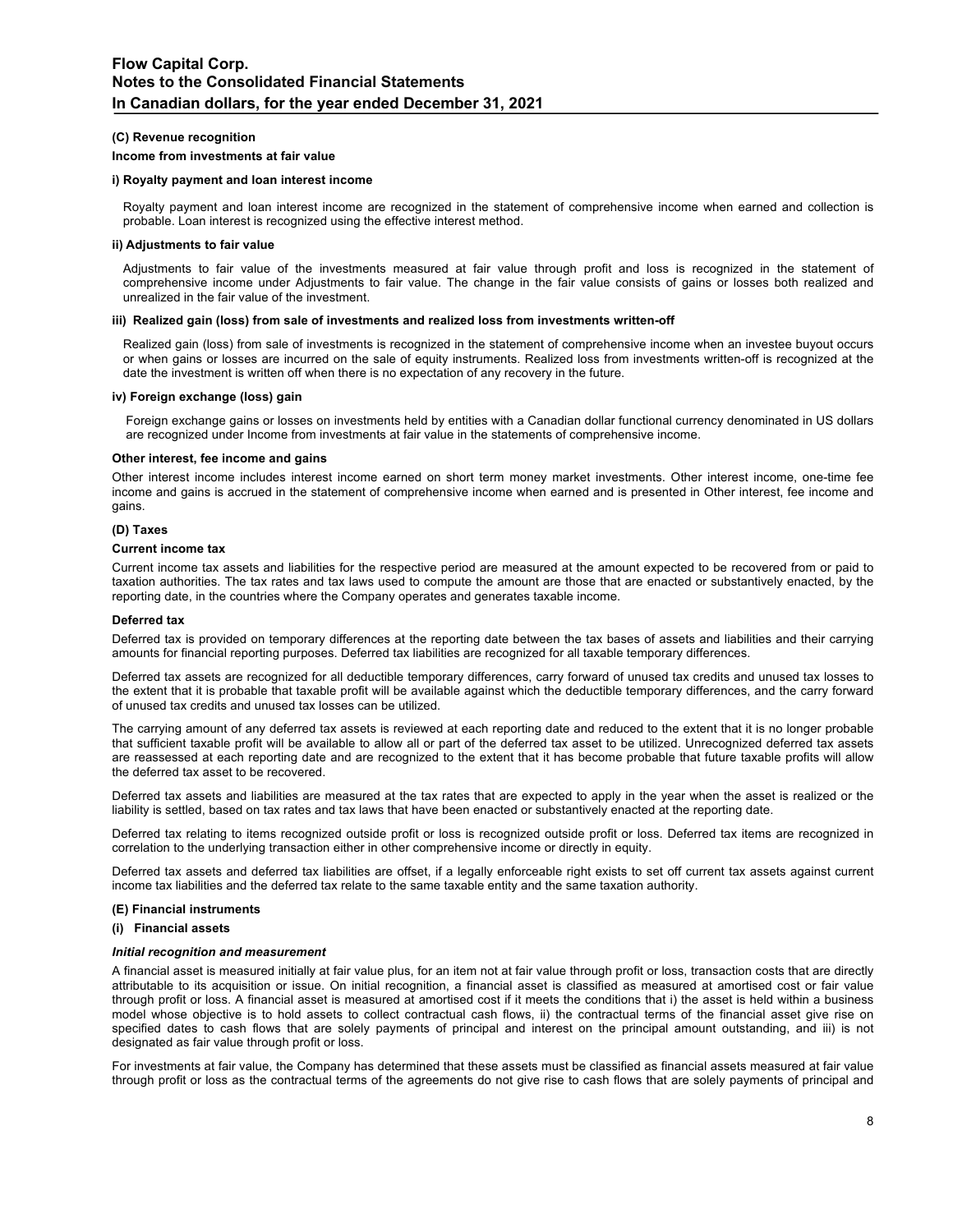interest on the principal amount outstanding. The Company also classifies equity-accounted investments and cash and cash equivalents as fair value through profit and loss.

#### *Subsequent measurement*

The subsequent measurement of financial assets depends on their classification as follows:

#### *Financial assets at fair value through profit or loss*

Financial assets measured at fair value through profit and loss are carried in the statement of financial position at fair value with changes in fair value therein, including any royalty income recognized in the statement of comprehensive income and loss. Cash and cash equivalents, royalty agreements and equity-accounted investments are classified within these categories.

#### *Financial assets measured at amortized cost*

A financial asset is subsequently measured at amortized cost, using the effective interest method and net of any impairment allowance, if:

- the asset is held within a business whose objective is to hold assets in order to collect contractual cash flows; and
- the contractual terms of the financial asset give rise, on specified dates, to cash flows that are solely payments of principal and interest.

Accounts receivable and loans receivable are classified as measured at amortized cost at initial recognition and tested for impairment at the end of each reporting period (see note 7).

### **(ii) Derecognition**

A financial asset or, where applicable a part of a financial asset or part of a group of similar financial assets is derecognized when:

- the contractual rights to receive cash flows from the asset have expired; or
- the Company has transferred its rights to receive cash flows from the asset or has assumed an obligation to pay the received cash flows in full without material delay to a third party under a 'pass-through' arrangement; and either (a) the Company has transferred substantially all the risks and rewards of the asset, or (b) the Company has neither transferred nor retained substantially all the risks and rewards of the asset but has transferred control of the asset.

#### **(iii) Financial liabilities**

#### *Initial recognition and measurement*

Financial liabilities are classified as either financial liabilities at fair value through profit or loss or financial liabilities subsequently measured at amortized cost. The Company determines the classification of its financial liabilities at initial recognition. The Company's financial liabilities are accounts payable and accrued liabilities, which are recognized on an amortized cost basis, and redeemable debt, which is accounted for at amortized cost.

### **(iv) Offsetting of financial instruments**

Financial assets and financial liabilities are offset, and the net amount reported in the statement of financial position if, and only if, there is a currently enforceable legal right to offset the recognized amounts and there is an intention to settle on a net basis, or to realize the assets and settle the liabilities simultaneously.

### **(v) Fair value of financial instruments**

Fair value is determined based on the price that would be received to sell an asset or paid to transfer a liability in an orderly transaction between market participants. Fair value is measured using the assumptions that market participants would use when pricing an asset or liability. Typically, fair value is determined by using quoted prices in active markets for identical or similar assets or liabilities. When quoted prices in active markets are not available, fair value is determined using valuation techniques that maximize the use of observable inputs. When observable valuation inputs are not available, significant judgement is required through determining the valuation technique to apply, the valuation techniques such as discounted cash flow analysis and selecting inputs. The use of alternative valuation techniques or valuation inputs may result in a different fair value. A description of the fair value methodologies and assumptions by type of asset is included in Note 6.

### **(vi) Transaction costs**

Transaction costs for financial instruments classified as fair value through profit and loss are recognized as an expense in professional fees, in the period the cost was incurred. For all financial instruments measured at amortized cost, the transaction costs are included in the initial measurement of the financial asset or financial liability and are amortized using the effective interest rate method over a period that corresponds with the term of the financial instruments.

### **(vii) Embedded Derivatives**

For financial liabilities measured at amortized cost, under certain conditions, an embedded derivative must be separated from its host contract and accounted for as a derivative. An embedded derivative causes some or all of the cash flows that otherwise would be required by the contract to be modified according to a specified interest rate, financial instrument price, commodity price, foreign exchange rate, index of prices or rates, a credit rating or credit index, or other variable, provided in the case of a non-financial variable that the variable is not specific to a party to the contract. For financial assets at fair value through profit or loss, any embedded derivatives are not separated from its host contract.

### **(F) Cash and cash equivalents**

Cash and cash equivalents in the statement of financial position comprise cash at banks and on hand and short-term deposits with an original maturity of three months or less.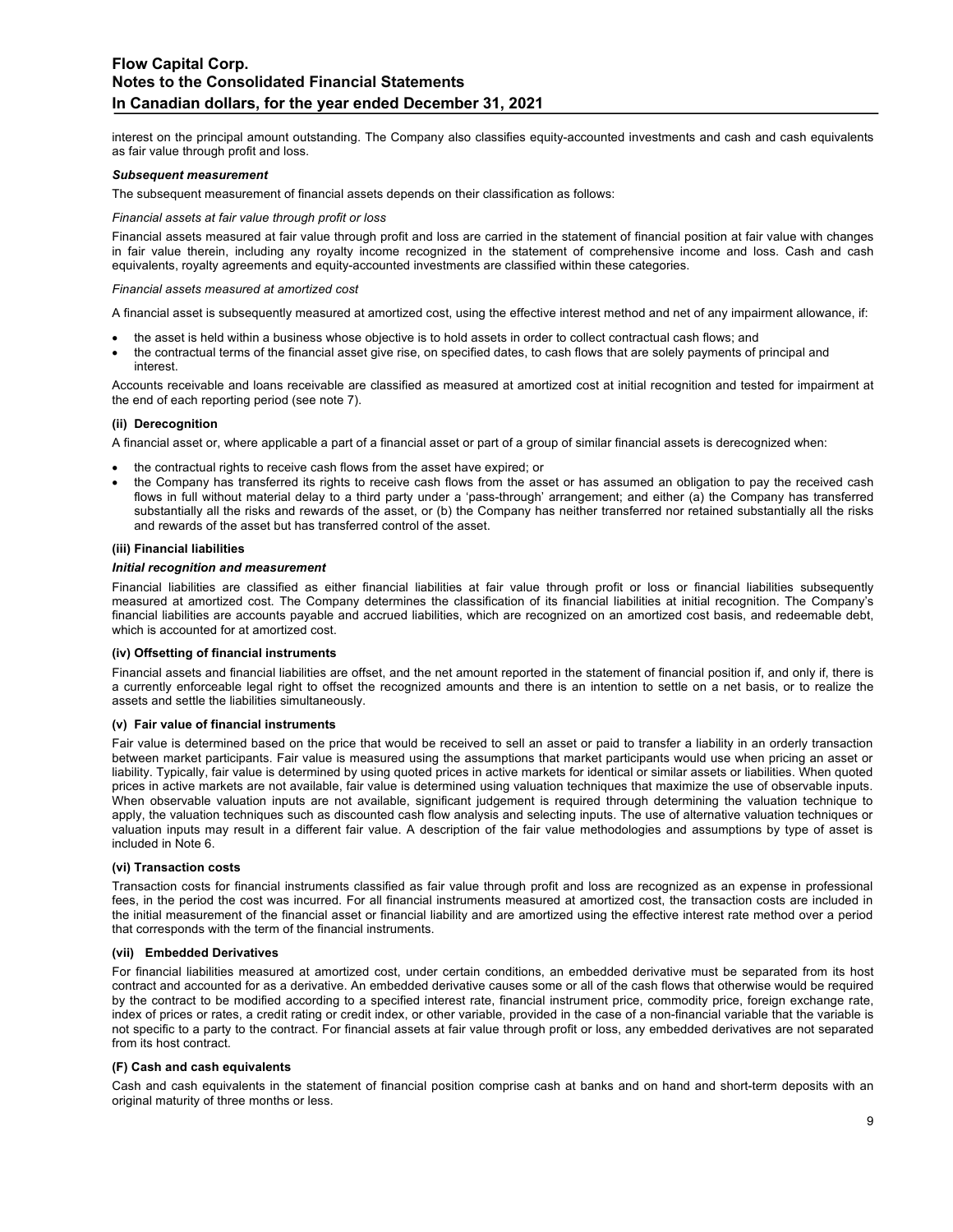The Company uses the indirect method of reporting cash flow from operating activities.

### **(G) Provisions**

Provisions are recognized when the Company has a present obligation, legal or constructive, as a result of a past event, it is probable that an outflow of resources embodying economic benefits will be required to settle the obligation, and a reliable estimate can be made of the amount of the obligation. Where the Company expects some or all of a provision to be reimbursed, for example under an insurance contract, the reimbursement is recognized as a separate asset but only when the reimbursement is virtually certain. The expense relating to any provision is presented in the statement of comprehensive income or loss net of any reimbursement. If the effect of the time value of money is material, provisions are discounted using a current pre-tax rate that reflects, where appropriate, the risks specific to the liability. Where discounting is used, the increase in the provision due to the passage of time is recognized in the statement of comprehensive income or loss.

### **(H) Earnings per share**

Basic earnings per share is calculated by dividing the income or loss for the period by the weighted average number of common shares outstanding during the period. The Company uses the treasury stock method for calculating the dilutive effect of the outstanding stock options and other dilutive securities. Under the treasury stock method, the weighted average number of common shares outstanding used for the calculation of diluted income or loss per share assumes that the proceeds to be received on the exercise of dilutive share options are used to repurchase common shares at the average market price during the period.

### **(I) Share-based compensation**

The Company has a share-based compensation plan. The Company accounts for share-based payments granted to employees and consultants using the fair value method. Under this method, compensation expense for share-based compensation granted is measured at the fair value at the grant date. Where the equity instrument granted is an option, fair value is determined using a Black-Scholes option valuation model. In accordance with the fair value method, the Company recognizes estimated compensation expense related to sharebased compensation over the vesting period of the options granted, with the related credit being charged to contributed surplus. Consideration paid by employees on the exercise of share-based compensation is recorded as share capital and the related share-based compensation is transferred from contributed surplus to share capital.

### **(J) Property and equipment**

Property and equipment are measured at cost less accumulated depreciation. Depreciation is calculated to expense the cost of the property and equipment items over their estimated useful lives using the straight-line method. Items relating to leased assets are depreciated over the shorter of the lease term and their useful lives. The estimated useful lives of property and equipment are as follows:

| Leasehold improvements | 3-6 years |
|------------------------|-----------|
| Furniture              | 5 years   |
| Office equipment       | 3-5 years |

The estimated useful life of the asset is reviewed at the end of each reporting date and adjusted if appropriate.

### **(K) Leases**

Where the Company has entered a lease, the Company has recognized a right-of-use asset representing its rights to use the underlying assets and a lease liability representing its obligation to make lease payments. The right-of-use asset, where it relates to an operating lease, has been presented net of accumulated amortization and is disclosed under property and equipment, and for finance leases, the right-of-use asset is shown as finance lease asset, allocated between current and non-current assets. The lease liability has been disclosed as a separate line item, allocated between current and non-current liabilities.

The lease liability associated with all leases is measured at the present value of the expected lease payments at inception and discounted using the interest rate implicit in the lease. If the rate cannot be readily determined, the Company's incremental borrowing rate is used to discount the lease liability. Judgement is required to determine the incremental borrowing rate.

### **(L) Share warrants**

The share warrants were issued as part of the private placement in July 2018 and were initially measured at fair value using a Black Scholes model. When the share warrants are exercised, the fair value attributable to the warrants exercised are added to the proceeds received and shown under share capital.

### **4. Significant accounting judgements, estimates, and assumptions**

The preparation of the Company's financial statements requires management to make judgements, estimates, and assumptions that affect the reported amounts of revenues, expenses, assets, and liabilities, and the disclosure of contingent liabilities, at the end of the reporting periods. However, uncertainty about these assumptions and estimates could result in outcomes that require a material adjustment to the carrying amount of the asset or liability affected in future periods.

In the process of applying the Company's accounting policies, management has made the following judgements, which have the most significant effect on the amounts recognized in the financial statements. Estimates and underlying assumptions are reviewed on an ongoing basis. Revisions to estimates are recognized prospectively.

### **Royalty agreements acquired**

The terms of the royalty agreements entered into by the Company provide that, payments to be made by investee companies are fixed or determinable. In addition, each of the Company's royalty agreements contains one or more of the following terms: (i) a right in favour of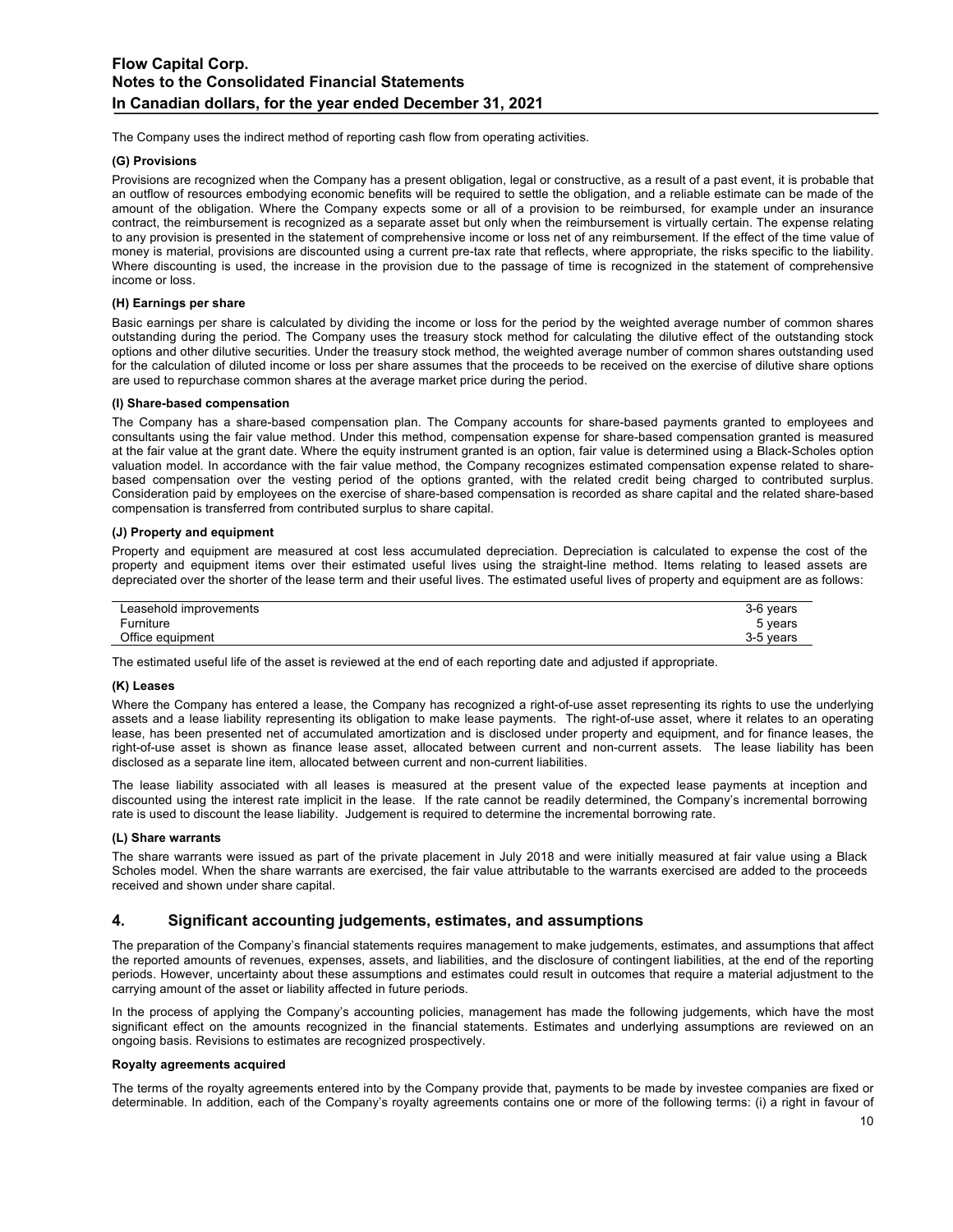the investee company to buydown or buyout part or all of the Company's royalty in exchange for a principal payment that, when combined with royalty payments made to the date of the buydown or buyout, exceed the value of the Company's initial investment; and (ii) the payment of a minimum monthly royalty payment by the investee company, which provides the Company with certainty of payment over time.

For the royalty agreements acquired, the term of the agreement is normally perpetual, and the royalty amount received can be dependent on the revenues of the investee. The term of the royalty agreement can also be influenced by the termination of the royalty agreement subsequent to a contract buyout event. As a result, uncertainties exist as to how long the agreements will exist and the royalty payment income that will be received. The Company is primarily focused on building a portfolio of investments in companies that have carried on business for a number of years and have a demonstrable history of revenues. This enables the Company to use historical revenues as the starting base for estimating expected cash flows from an investment. Those royalty agreements that contain a provision requiring an investee company to make a minimum monthly royalty payment provide the Company with a strong indication of what expected cash flows under the royalty agreement should be over time. In addition to historical revenues of investee companies, the Company also considers other factors, such as external market factors, future performance and industry performance, in estimating expected cash flows from an investment.

### **Royalty agreements acquired and measurement of fair values**

A number of the Company's accounting policies and disclosures require the measurement of fair values for financial assets and liabilities. The Company has established a control framework with respect to the measurement of fair values. This includes that all significant fair value measurements have been reviewed and approved by the Investment Committee of the Company. The Investment Committee reviews on a quarterly basis, significant unobservable inputs and valuation adjustments used in the fair value measurement of royalty agreements acquired and promissory notes. Fair values are categorized into different levels of a fair value hierarchy based on the inputs used in the valuation techniques as follows:

Level 1: quoted (unadjusted) prices in active markets for identical assets or liabilities.

Level 2: other techniques for which all inputs which have a significant effect on the recorded fair value are observable, either directly or indirectly.

Level 3: techniques which use inputs which have a significant effect on the recorded fair value that are not based on observable market data.

Further information about the assumptions made in measuring fair values for financial instruments are included in Note 6.

### **Fair value of stock options and warrants**

Determining the fair value of stock options and warrants requires judgement related to the choice of a pricing model, the estimation of stock price volatility, the expected forfeiture rate and the expected term of the underlying instruments.

### **Fair value of unquoted equity instruments**

The fair value of unquoted instruments included in equity securities in investee companies that are not traded in an active market is determined using valuation techniques. The Company uses its judgement to select a variety of methods and make assumptions that are mainly based on transaction and market conditions existing at the end of each reporting period. For details of the key assumptions used and the impact of changes to these assumptions see note 6.

### **Assessing credit risk in loan investments**

The Company has to continuously assesses the credit risk in its loan investments. This requires an assessment of the risk of various counterparties to financial instruments failing to meet their contractual obligations and to estimate a reasonable amount to be maintained as an allowance for expected credit losses ("ECL") or, to assess if the collateral offered by the security position held by the Company is suffcicient and if needed, record an impairment. Factors considered include timely servicing of loan payments and other contractual obligations (e.g. maintaining any other financial covenants such as a minimum cash balance, and meeting reporting requirements), as well as industry and macroeconomic developments. Inputs are gathered directly from the investee company management teams, and reinforced / validated through independent industry research.

### **COVID-19 impact on fair values**

The impact of the COVID-19 coronavirus pandemic requires significant judgements about the fair value of the royalty and loan investments. It is not possible to reliably estimate the length and severity of these developments and the ultimate impact on the financial results and condition of the Company in future period. The Company will continue to review the impact of COVID-19 in reporting periods.

### **5. Standards issued but not yet effective**

At the date of authorization of these financial statements, certain new standards, amendments, and interpretations to existing IFRS standards have been published but are not yet effective and have not been adopted early by the Company.

Management anticipates that all the pronouncements will be adopted in the Company's accounting policy for the first period beginning after the effective date of the pronouncement. The new standards and interpretations that have been issued are not expected to have a material impact on the Company's financial statements.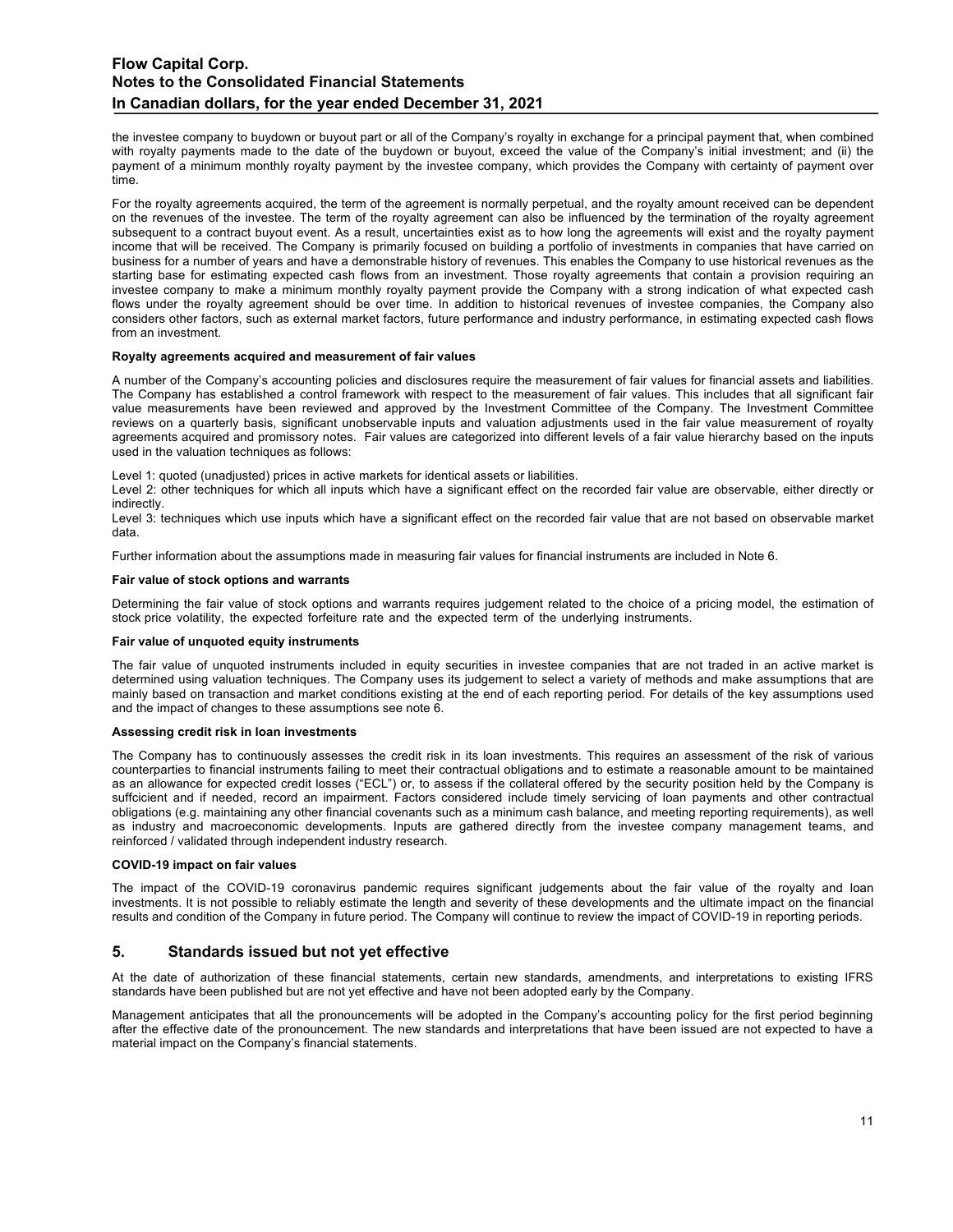### **6. Fair values**

### **a) Valuation Technique**

The Company uses valuation techniques with the objective of determining a fair value measurement that reflects the price that would be received to sell an asset or paid to transfer a liability in an orderly transaction between market participants at the measurement date.

The fair value of the royalty agreements acquired by the Company are determined using discounted cash flow models with fair value estimated by applying a discount rate based on a weighted average cost of capital using variables from the industry in which each investee company operates as well as company specific variables. Future cash flows are weighted by the Company using a combination of a probability approach and a terminal value approach, as applicable, and the fair value for each investment is individually calculated. Some or all the inputs used in the cash flow model may not be observable in the market and are generally derived from published sources that are commonly used by market participants.

The fair value of equity securities in investee companies that are classified as Level 1 in the fair value hierarchy are determined using the closing share price on the last business day of the reporting period provided that such securities have actively been traded.

As a result of the significant use of unobservable inputs, a high degree of management judgement and estimation is required. Management judgement is required for the determination of the expected future cash flows on the financial instrument being measured, determination of the probability of the outcomes, adjustments to the discount rate for liquidity risk, model uncertainties and investeespecific risk factors. The extent of the adjustments to the discount rate is based on management's assessment that a third-party market participant would take them into account in pricing the transaction.

### **b) Fair value hierarchy**

The Company uses the following hierarchy for determining and disclosing the fair value of financial instruments by valuation technique: Level 1: quoted (unadjusted) prices in active markets for identical assets or liabilities.

Level 2: other techniques for which all inputs which have a significant effect on the recorded fair value are observable, either directly or indirectly.

Level 3: techniques which use inputs which have a significant effect on the recorded fair value that are not based on observable market data.

Cash and cash equivalents, royalty agreements acquired, and equity securities in investee companies are measured at fair value. The financial assets measured at fair value by hierarchy are shown in the table below. The amounts shown are based on the amounts recognized in the statements of financial position. These financial assets are measured at fair value through profit and loss.

|                                         | Level 1         | Level 2                  | Level 3          | Total            |
|-----------------------------------------|-----------------|--------------------------|------------------|------------------|
| December 31, 2021                       |                 |                          |                  |                  |
| Cash and cash equivalents               | \$<br>4,144,671 | \$<br>٠                  | \$               | \$<br>4,144,671  |
| Royalty agreements acquired             |                 |                          | 5,728,319        | 5,728,319        |
| Equity securities in investee companies | 558,537         |                          | 2,186,973        | 2,745,510        |
|                                         | 4,703,208       |                          | 7,915,292        | \$<br>12,618,500 |
|                                         | Level 1         | Level <sub>2</sub>       | Level 3          | Total            |
| December 31, 2020                       |                 |                          |                  |                  |
| Cash and cash equivalents               | \$<br>7,141,988 | \$<br>٠                  | \$               | \$<br>7,141,988  |
| Royalty agreements acquired             |                 | $\overline{\phantom{0}}$ | 17,109,057       | 17,109,057       |
| Equity securities in investee companies | 3,637,271       |                          | 691.428          | 4,328,699        |
|                                         | 10,779,259      | \$<br>٠                  | \$<br>17,800,485 | \$<br>28.579.744 |

The following table shows a reconciliation between the opening balances to the closing balances for fair value measurements for financial assets measured at fair value through profit and loss in Level 3 of the fair value hierarchy.

|                                         | <b>Balance at</b><br>December 31,<br>2020 | Total gains and<br>(losses)<br>recognized in<br>profit or loss | <b>Investments</b> | <b>Buyouts and</b><br><b>Redemptions</b> | <b>Balance at</b><br>December 31,<br>2021 |
|-----------------------------------------|-------------------------------------------|----------------------------------------------------------------|--------------------|------------------------------------------|-------------------------------------------|
| Royalty agreements acquired             | \$17,109,057                              | \$931.182                                                      |                    | \$(12,310,727)                           | \$5,729,512                               |
| Equity securities in investee companies | 691.428                                   | 689.673                                                        | 805.872            | $\overline{\phantom{0}}$                 | 2.186.973                                 |
| Total                                   | \$17,800,485                              | \$1,620,855                                                    | \$805,872          | \$(12,310,727)                           | \$7,916,485                               |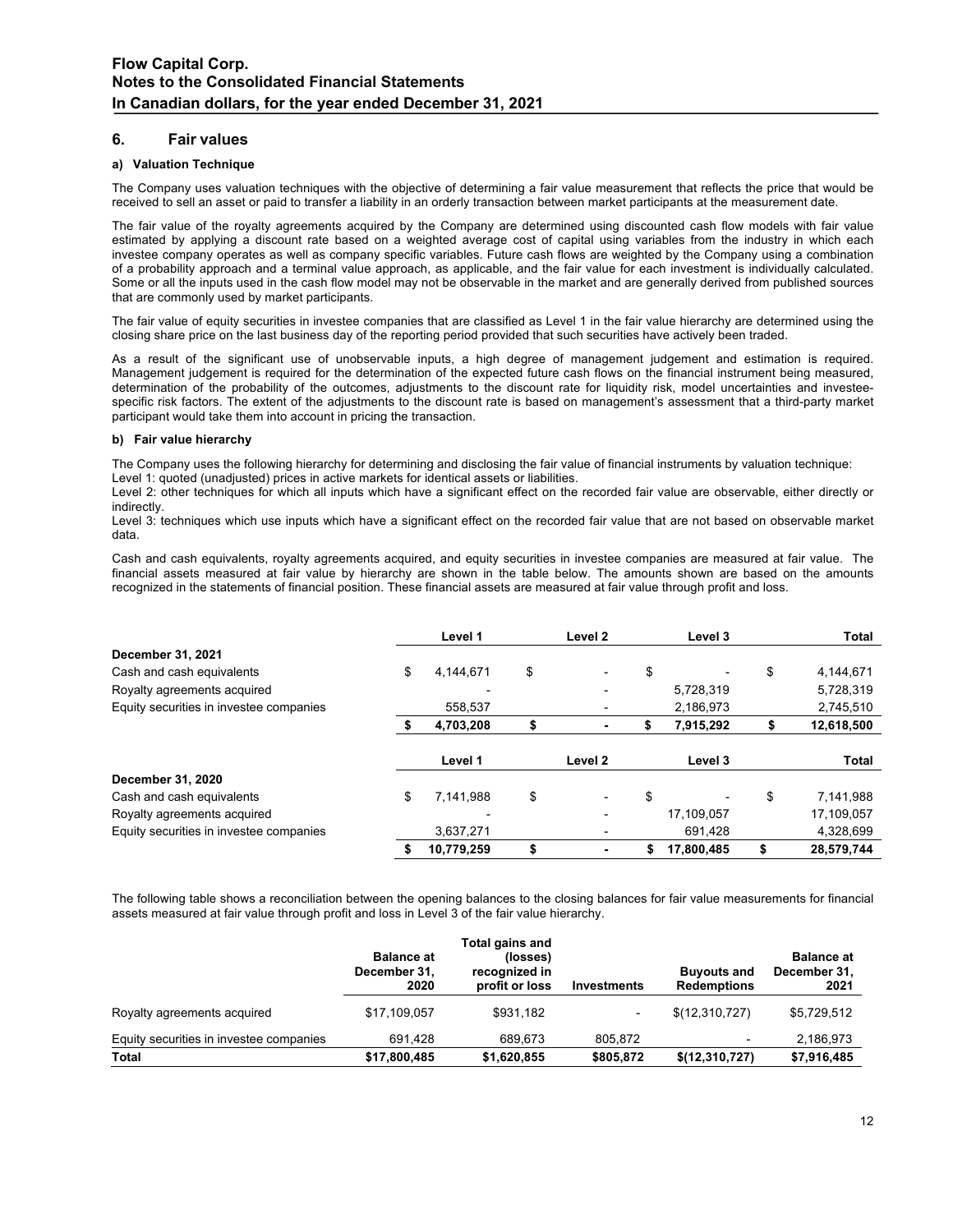The valuation technique used to determine the fair value of the royalty agreements acquired is a discounted cash flow model. The most significant unobservable inputs used in the valuation are the discount rate (range is between 15.4%-26.5%), growth rate of the revenues of the investee (range is between no growth and 10%). The low and high input values represent the actual highest and lowest level of values used over the portfolio and represent the range on an individual investment basis. The input ranges will therefore vary from period to period based on the characteristic of the underlying investment at each statement of financial position date.

For fair value measurements of the royalty agreements acquired in Level 3, changing the most significant unobservable inputs by 1% would have the following impact on the fair value of these assets as at December 31, 2021 and December 31, 2020 as follows:

| December 31, 2021    |                        |  | <b>December 31, 2020</b> |                        |
|----------------------|------------------------|--|--------------------------|------------------------|
| <b>Discount rate</b> | Revenue<br>growth rate |  | <b>Discount rate</b>     | Revenue<br>growth rate |
| 49.156               | 44.801                 |  | 455.537                  | 325.935                |

The unlisted equity instruments included in equity securities in investee companies are included in Level 3. The valuation technique used for unlisted equity instruments in general is the market approach ("Market Approach"). The Market Approach uses transaction prices paid for an identical or similar instrument of the investee or comparable company valuation multiples. The unobservable inputs used are prices used in recent transactions involving the investee and company valuation multiples using such measures as EBITDA, revenues, enterprise value and multiples taken from information available on similar types of companies. For December 31, 2021, any variances in the unobservable inputs were not material.

### **c) Loans receivable measured at amortized cost**

Promissory notes and loans receivable are recorded at amortized cost net of expected credit losses. The carrying amounts at December 31, 2021 and December 31, 2020 are \$ 30,968,899 and \$8,335,531, respectively, and approximate the fair value.

The following table summarizes loans receivable assessed at each stage of impairment (refer note 7) and the expected credit loss allowance, at December 31, 2021.

|                                      | Stage 1    | Stage 2                  | Stage 3                  | Total        |
|--------------------------------------|------------|--------------------------|--------------------------|--------------|
| Loans receivable at amortized cost   | 31.277.930 | ۰.                       | $\overline{\phantom{a}}$ | \$31.277.930 |
| Allowance for expected credit losses | (309.031)  | $\overline{\phantom{0}}$ | $\overline{\phantom{0}}$ | (309.031)    |
|                                      | 30.968.899 |                          | $\sim$                   | 30.968.899   |

### **d) Financial liabilities not measured at fair value**

The below noted financial liabilities are measured at amortized cost. The table below is a comparison of the carrying amount and the fair value of the financial liabilities that are recognized in the statements of financial position:

|                                          | <b>Carrying Amount</b><br>December 31,<br>2021 | <b>Fair Value</b><br>December 31,<br>2021 |    | <b>Carrying Amount</b><br>December 31,<br>2020 | <b>Fair Value</b><br>December 31,<br>2020 |
|------------------------------------------|------------------------------------------------|-------------------------------------------|----|------------------------------------------------|-------------------------------------------|
| <b>Financial liabilities</b>             |                                                |                                           |    |                                                |                                           |
| Accounts payable and accrued liabilities | \$<br>962.708                                  | \$<br>962.708                             | \$ | 2.458.634                                      | 2,458,634                                 |
| Redeemable debt                          | 17.842.294                                     | 17.842.294                                |    | 15.740.000                                     | 15,740,000                                |
| Total                                    | 18,805,002                                     | 18.805.002                                | S  | 18,198,634                                     | 18,198,634                                |

Accounts payable and accrued liabilities approximate their carrying amounts largely due to the short-term maturities of these instruments.

The carrying value of the PRF II redeemable approximate fair value, as the carrying value of the pool of underlying securitised royalty investments was assessed to be higher than the face value of the outstanding senior units in PRF II.

### **7. Financial risk management objectives and policies**

The Company's primary risk management objective is to protect the Company's assets and cash flow. The Company is exposed to market risks including interest rate, equity price risk, credit, foreign exchange and liquidity risks. The Company's management team oversees the management of these risks. It is the Company's policy that no trading for speculative purposes shall be undertaken.

The Board of Directors reviews and agrees to policies for managing each of these risks, which are summarized below:

### **Market risk**

Market risk is the risk that the fair value of future cash flows of a financial instrument will fluctuate because of changes in market prices. Market prices comprise several types of risk: interest rate risk, currency risk, commodity price risk, and other price risk, such as equity risk. The Company is not directly subject to commodity price risk and has exposure to equity price risk on the equity securities held in investee companies.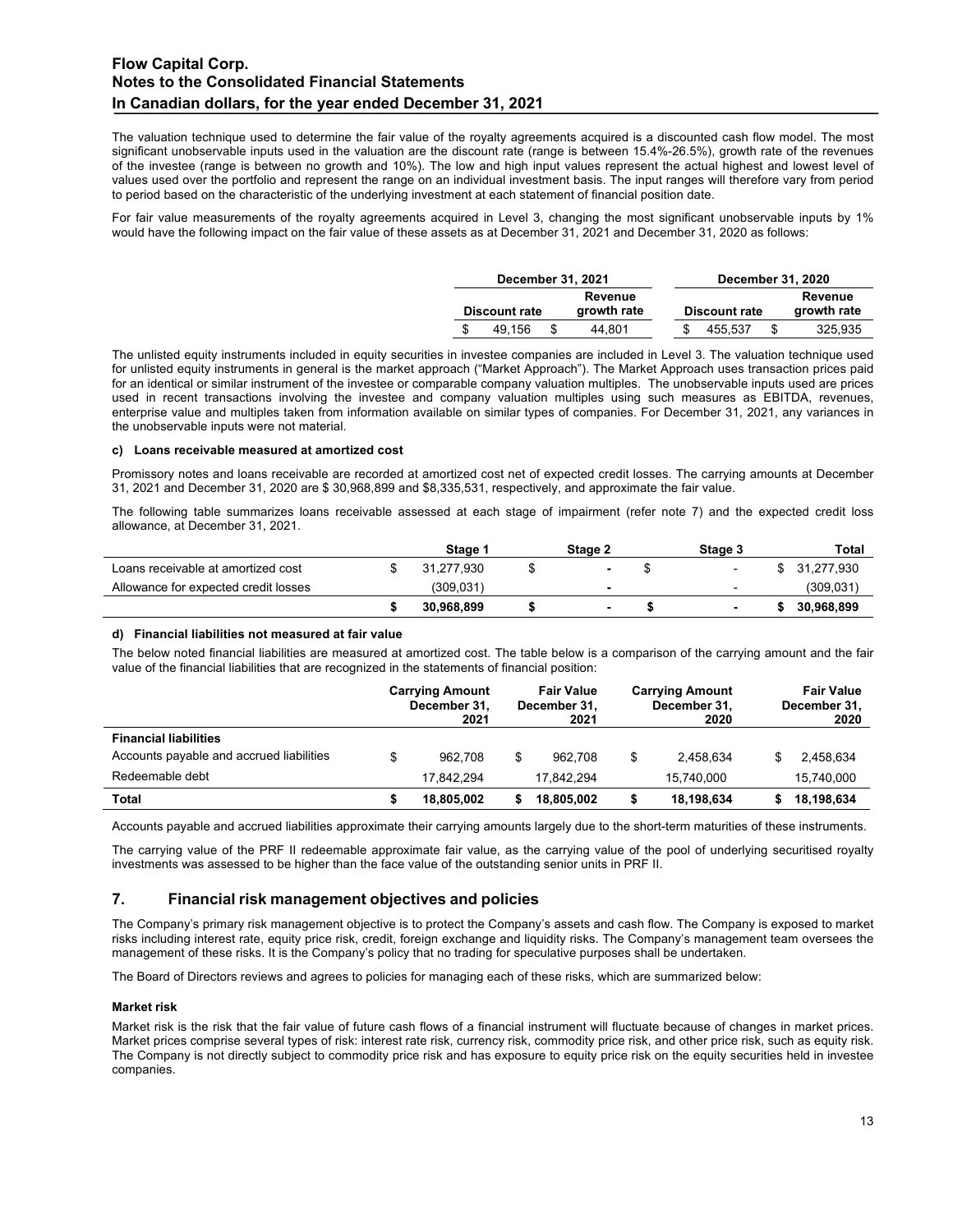### **Interest rate risk**

The Company invests surplus cash in bank deposits which, due to their short-term nature, do not expose the Company to any material interest rate risks. For royalty agreements acquired, the income can vary on a monthly basis and is not a function of an underlying interest rate. The Company's loans loan receivable investments earn interest at fixed rates.

### **Equity price risk**

In certain circumstances, the Company may exchange the royalty investments for equity instruments in the investee company. The Company held significant equity security interests in fifteen investees, of which three are actively traded as the securities are listed on a recognized exchange. The fair value of the listed equity securities, similar to any other Level 1 asset, were measured using the quoted price of the shares by the numbers of shares held. The shares in Crimson Energy Ltd., the warrants in Boardwalktech Software Corp., Stability Healthcare Inc., Spiridon Technologies Ltd., Echobox Inc., Wirkn Inc., DirecTech Labs, Inc., Wedge Networks, the Pyure Co., Miniluxe Inc., Jorsek Inc., and Everwash Inc., are not actively traded and were classified as Level 3 assets. These Level 3 investments were measured using commonly used valuation models. The equity price risk exposure at December 31, 2021 was \$2,745,510 (December 31, 2020: \$4,328,699) and a 1% change in the share price has an impact of \$27,455 (December 31, 2020: \$43,287) on the results.

#### **Foreign currency risk**

Foreign currency risk is the risk that the fair value or future cash flows of a financial instrument will fluctuate because of changes in foreign exchange rates. The Company has foreign currency exposures to receivables in United States dollars. The Company continually monitors its transaction and translation exposure and its related impact on reported results. The foreign exchange exposure at December 31, 2021 was \$26,509,355 (December 31, 2020: \$21,109,459) United States dollars and a 1% movement in the exchange rate has an impact of \$265,094 (December 31, 2020: \$211,095) on the Company's results.

#### **Credit risk**

Credit risk is the risk that the counterparty will not meet its obligations under a financial instrument or customer contract, leading to a financial loss. The Company enters into royalty arrangements with investees in which a purchase price is advanced in return for participation in the investees' revenue stream and loan agreements where the return is in the form of interest payments. This can take the form of a royalty or loan receivable, without limitation. The carrying amount of cash and cash equivalents, accounts receivable and accrued income, investments at fair value and amortized cost, excluding equity securities in investee companies, represents the maximum exposure to credit risk.

The maximum exposure at December 31, 2021 was \$40,843,218 (December 31, 2020 was \$32,589,514). The cash is held by a Canadian bank which is rated A+ and the cash is invested in short term liquid investments.

The Company has adopted the 'three-stage' model for testing its loan investments for impairment based on changes in credit quality since initial recognition, as outlined under IFRS 9. This is summarized below:

A financial instrument that is not credit-impaired on initial recognition is classified in 'Stage 1' and has its credit risk continuously monitored by the Company. In monitoring credit risk, the Company considers industry, sales volume and aging trends, maturity, and other relevant factors. The Company performs ongoing credit evaluations of its customers' financial condition and limits the amount of credit extended when deemed necessary.

If a significant increase in credit risk since initial recognition is identified, the financial instrument is moved to 'Stage 2' but is not yet deemed to be credit-impaired. An investment moved to 'Stage 2' if one or more of the following criteria are evidenced, and there is no reasonable explanation from the investee company:

- The investee is more than 30 days but less than 90 days in arrears on its contractual payment obligations;
- Company management believes the cash resources available to the investee may not be sufficient to meet ongoing needs; or
- The investee has significantly underperformed the previously provided business plans / investment thesis.

A financial instrument is considered credit-impaired and is then moved to 'Stage 3' if:

- The investee is 90 days past due on contractual payments;
- The investee is in material breach of financial covenants.
- The investee is in long term forbearance; or
- The investee's assets and / or estimated equity value (subject to the Company's security position) is insufficient to cover the investment or if the investee is insolvent

Financial instruments in Stage 1 have their ECL measured at an amount equal to the portion of lifetime expected credit losses that result from default events possible within the next 12 months. Instruments in Stages 2 or 3 have their ECL measured based on expected credit losses on a lifetime basis.

The Company assigns each loan in the portfolio to a credit quality stage (Stage 1, Stage 2 or Stage 3). This credit quality staging is then used to calculate the lifetime ECL as the maximum loss in default adjusted for the probability of loss. The ECL is reviewed for each loan at each reporting period, to incorporate changes in macroeconomic and industry factors, and company specific information. The ECL is recorded as an allowance through the statement of comprehensive income and reported on the statement of financial position as a net amount of loans receivable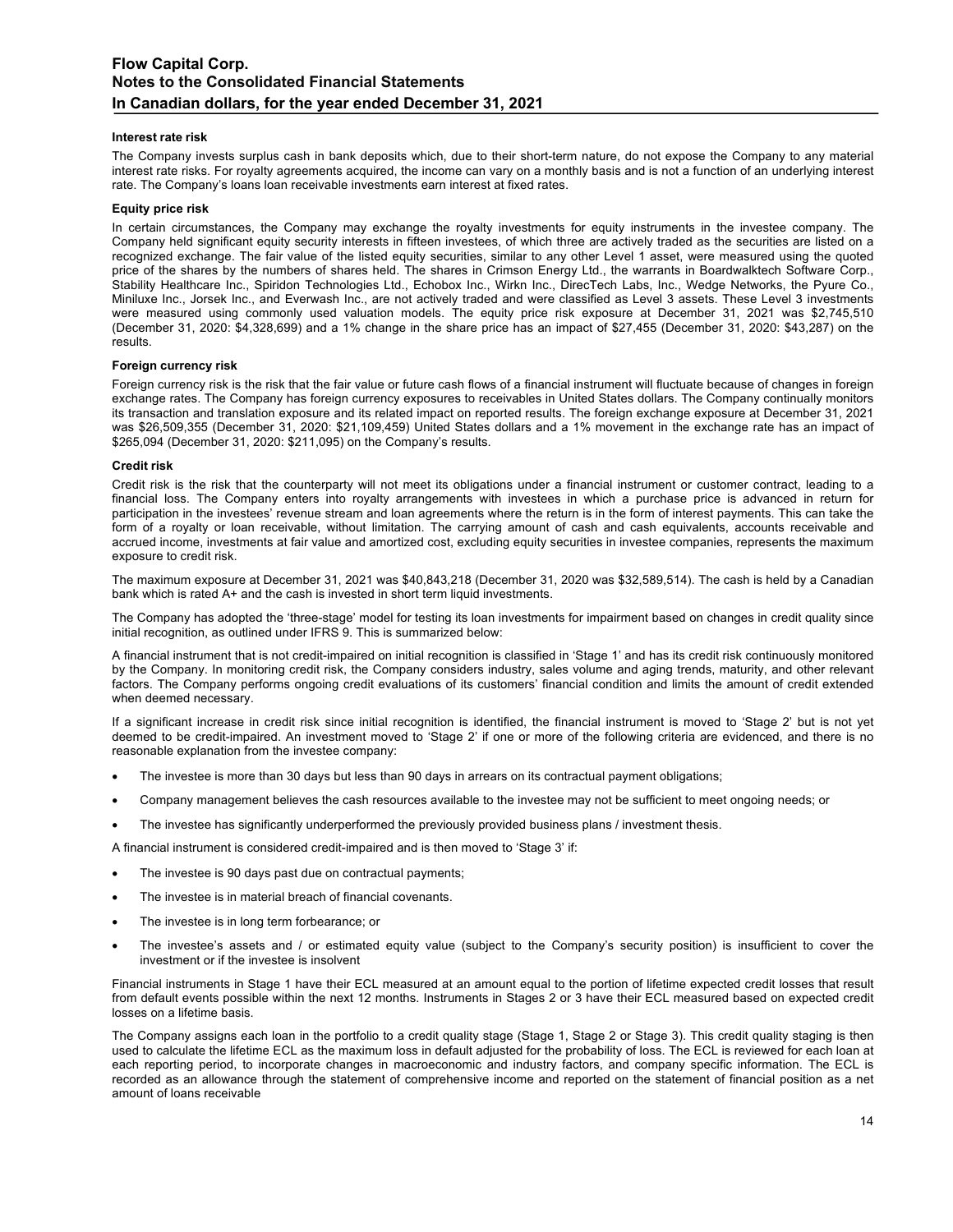The loans receivable are typically secured with a senior charge on the assets of the borrower, trademarks and any other intellectual property, and in some cases, with a pledge of the promoters shareholding in the venture. Currently, none of the loan investments are assessed as having a significant increase in credit risk. At December 31, 2021, all the loans receivable held were assessed to be at Stage 1 and the Company has booked an allowance of \$309,031, based on its assessment of expected credit losses over the next 12 months.

### **Concentration risk**

Concentration risk is the risk that a small number of investments represent a disproportionate share of the total investment portfolio, and the impairment of one or more investment with a higher weightage would present a disproportionately higher risk. The Company's approach to managing concentration risk is to ensure, as far possible, that capital allocation is balanced across investments and sectors such that no single investment / sector represents over 20% of the investment portfolio. The Company manages this risk by reviewing its investment portfolio, upcoming maturities and pipeline qualification criteria to maintain this balance. At December 31, 2021, 5 investments each represented over 10% of the total carried value of the loan portfolio, at 19.9%, 17.9%, 12.2% ,12.1%, and 11.6%, respectively.

### **Liquidity risk**

Liquidity risk is the risk that the Company will not be able to meet its financial obligations as they fall due. The Company's approach to managing liquidity is to ensure, as far as possible, that it will always have sufficient liquidity to meet its liabilities when due, under normal and stressed conditions. The Company manages liquidity risk by reviewing its capital requirements on an ongoing basis and by continuously reviewing both actual and forecasted cash flows to ensure that the Company has appropriate capital capacity and liquidity.

The following table summarizes the amount of contractual future cash flow requirements including all financial instruments as at December 31, 2021 and December 31, 2020 respectively:

| <b>Contractual obligations at December</b><br>31.2021                          | $<$ 1 year                           | 1-2 years                                | 3-5 years                 | <b>Expected more</b><br>than 1 year | Total                                     |
|--------------------------------------------------------------------------------|--------------------------------------|------------------------------------------|---------------------------|-------------------------------------|-------------------------------------------|
| Accounts payable and accrued liabilities<br>Lease Liability<br>Redeemable debt | \$<br>962,708<br>21.490<br>1,500,758 | \$<br>20.680<br>$\overline{\phantom{a}}$ | \$<br>2.151<br>16,341,536 | \$<br>$\overline{\phantom{0}}$      | \$<br>962,708<br>44.321<br>17,842,294     |
| Total                                                                          | \$2,484,956                          | \$20.680                                 | \$16,343,687              | \$<br>$\overline{\phantom{a}}$      | \$18,849,323                              |
| <b>Contractual obligations at December</b><br>31.2020                          | $<$ 1 year                           | 1-2 years                                | 3-5 years                 | <b>Expected more</b><br>than 1 year | Total                                     |
| Accounts payable and accrued liabilities<br>Lease Liability<br>Redeemable debt | \$2,458,634<br>365.694<br>2,620,029  | \$<br>24.734                             | \$<br>20.581              | \$<br>13,119,971                    | \$.<br>2,458,634<br>411.009<br>15,740,000 |
| Total                                                                          | \$5.444.357                          | \$24.734                                 | 20.581<br>\$              | \$13.119.971                        | \$18,609,643                              |

### **Capital management**

The Company manages its capital with the primary objective of safeguarding it while providing sufficient working capital to sustain day-today operations. An important source of capital for the Company will continue to be from royalty payment income, realized gains on contract buyouts and fee income.

On September 30, 2020, the Company launched Priority Return Fund II LP to raise capital from the issuance of class A, F and H units. In May 2021, the Priority Return Fund II LP added class B and class G units to have the flexibility to raise funds in US\$. As at December 31, 2021, the Company has \$17,842,294 outstanding on the F and G units issued (December 31, 2020 was \$15,740,000). As repayments to the limited partners must match payments received from the underlying royalty investments or loans receivable, the Company is able to manage the balance sheet obligations. This type of financing is expected to remain an important source of capital for the Company as investments in the portfolio mature.

FISC is registered under the Ontario Securities Act as an investment fund manager, portfolio manager, and exempt market dealer. FISC is subject to externally imposed capital requirements and FISC is currently required to maintain minimum working capital of \$100,000, plus \$10,000 deductible under its bonding insurance policy. In the event of non-compliance, FISC is required to file additional financial information and to review its policies and procedures for compliance with securities law and to file a compliance report. At December 31, 2021, FISC is in compliance with all externally imposed restrictions on capital.

The Company will continually assess the adequacy of its capital structure and capacity and make adjustments within the context of the Company's strategy, economic conditions, and the risk characteristics of the business.

### **8. Cash and cash equivalents**

|                                                         | December 31.<br>2021 | December 31.<br>2020 |  |  |
|---------------------------------------------------------|----------------------|----------------------|--|--|
| Cash held in bank accounts                              | 3.429.671            | 6.263.740            |  |  |
| Guaranteed investment certificates cashable at any time | 715.000              | 878.248              |  |  |
|                                                         | 4,144,671            | 7,141,988            |  |  |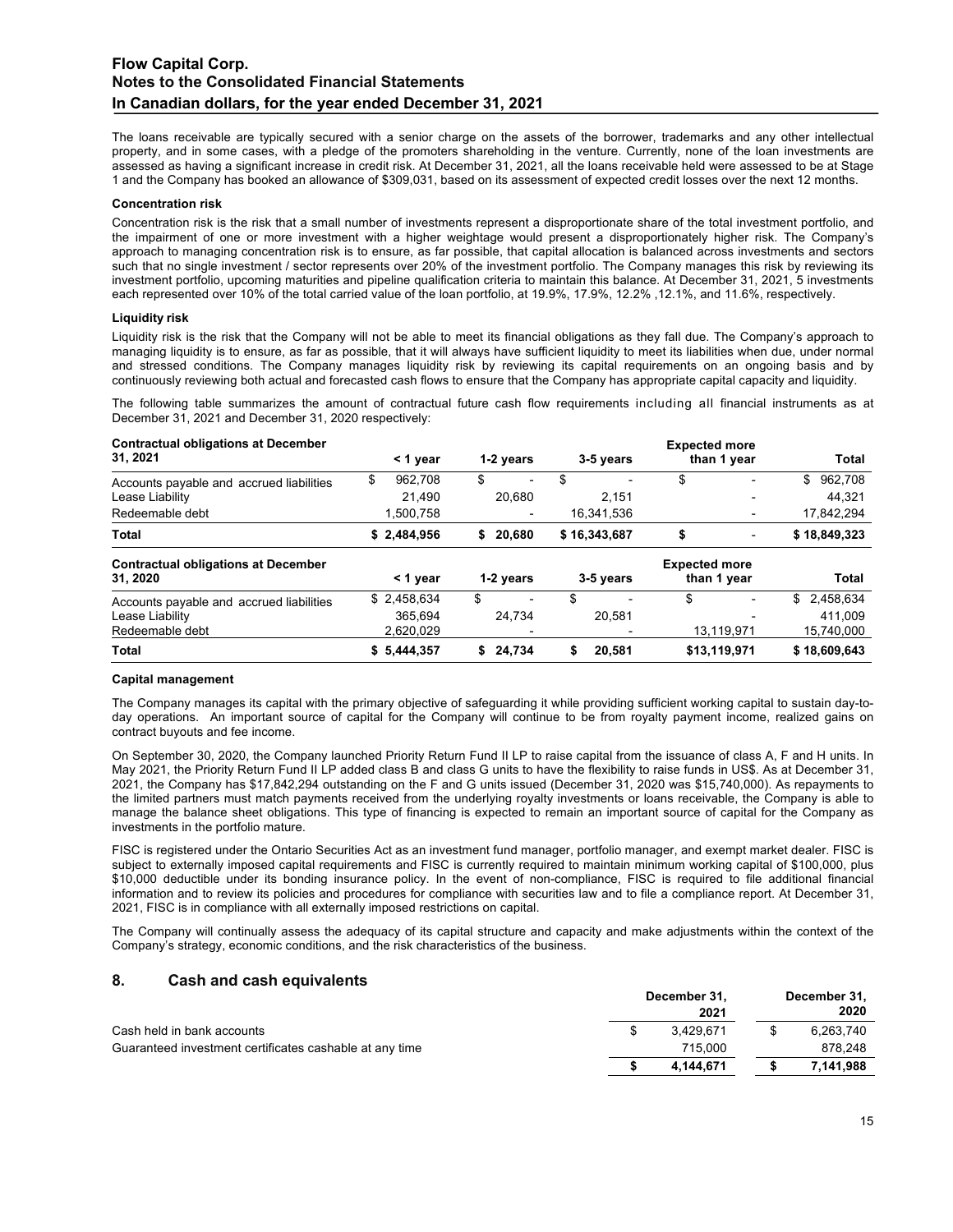## **9. Accounts receivable and accrued income**

| J.  | ACCOUNTS TECENDING AND ACCIDED INCOME  | December 31,<br>2021 | December 31,<br>2020 |
|-----|----------------------------------------|----------------------|----------------------|
|     | Accounts receivable                    |                      | 1.420                |
|     |                                        |                      | 1.420                |
| 10. | Prepaid expenses and other receivables |                      |                      |

#### **December 31, 2021 December 31, 2020** Prepaid insurance, rent deposit and other prepaid expenses  $\frac{1}{3}$   $\frac{1}{3}$   $\frac{366,073}{3}$   $\frac{473,180}{3}$ Other receivables 50,000 Accrued interest on guaranteed investment certificates 1,517 1,328 1,517 **\$ 367,401 \$ 524,697**

# **11. Investments**

### **a) Carrying value of investments**

| Royalty agreements acquired (at FVTPL) | December 31.<br>2021 |  |            |
|----------------------------------------|----------------------|--|------------|
| Expected within 1 year                 | 4.700.976            |  | 5.448.105  |
| Expected after more than 1 year        | 1.027.343            |  | 11,660,952 |
| Total                                  | 5.728.319            |  | 17,109,057 |

The term of the typical royalty agreement is normally perpetual where the investee has a buyout and buydown option.

| Loans receivable (at Amortized Cost) | December 31.<br>2021 |  |           |
|--------------------------------------|----------------------|--|-----------|
| Due within 1 year                    | 64.583               |  | 63.742    |
| Due after more than 1 year           | 30.904.316           |  | 8,271,789 |
| Total                                | 30.968.899           |  | 8,335,531 |

At December 31, 2021, the portfolio of loans receivable have interest rates of 15% to 22% (2020: 15% to 22%) and mature in 2 to 3 years. The Company also holds a note payable, acquired through an RTO transaction in 2018, which has a 10-year term and earns an interest of 10%.

|                                                    | December 31.<br>2021 | December 31.<br>2020 |
|----------------------------------------------------|----------------------|----------------------|
| Equity securities in investee companies (at FVTPL) | 2.745.510            | 4.328.699            |
| Total carrying amount of investments               | 39.442.728           | 29.773.287           |

For particular investments, the Company has in place a charge on the assets of the investees under General Security Agreements. The carrying value of these investments with such security in place was as follows:

|                             | December 31,<br>2021 | December 31,<br>2020 |
|-----------------------------|----------------------|----------------------|
| Royalty agreements          | 203.406              | 4,659,904            |
| Promissory notes receivable | 30.862.880           | 8,271,791            |
|                             | 31,066,286           | 12,931,695           |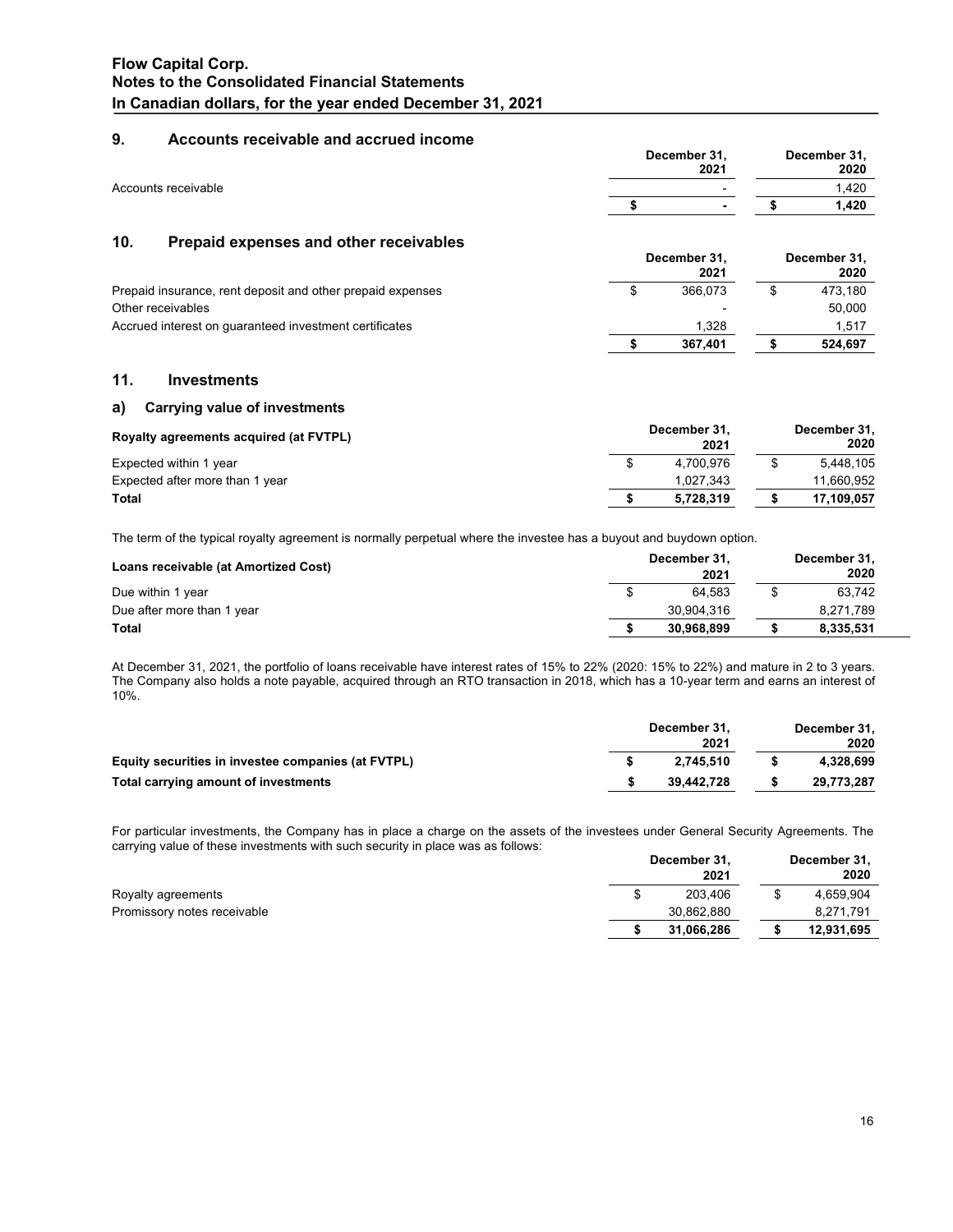# **b) Equity securities in investee companies**

|                                        | <b>Fair Value</b><br>Hierarchy | Cost<br>December 31.<br>2021 | <b>Carrying amount</b><br>December 31,<br>2021 |    | Cost<br>December 31,<br>2020 |    | <b>Carrying amount</b><br>December 31,<br>2020 |
|----------------------------------------|--------------------------------|------------------------------|------------------------------------------------|----|------------------------------|----|------------------------------------------------|
| Common shares (publicly traded)        |                                |                              |                                                |    |                              |    |                                                |
| Inner Spirit Holdings Ltd.             | Level 1                        | \$                           | \$                                             | \$ | 953,656                      | \$ | 1,922,130                                      |
| Boardwalktech Software Corp.           | Level 1                        |                              |                                                |    | 152,841                      |    | 43,117                                         |
| mCloud Technologies Corp.              | Level 1                        | 197,492                      | 103,163                                        |    | 237,000                      |    | 111,000                                        |
| Pulse Oil Corp.                        | Level 1                        | 27.071                       | 27.071                                         |    | 27.071                       |    | 9,024                                          |
| Leveljump Healthcare Corp.             | Level 1                        | 1,323,319                    | 428,303                                        |    | 1,495,403                    |    | 1,552,000                                      |
| Common shares (not publicly<br>traded) |                                |                              |                                                |    |                              |    |                                                |
| Crimson Energy Ltd.                    | Level 3                        | 299,528                      |                                                |    | 299,528                      |    |                                                |
| Warrants (not publicly traded)         |                                |                              |                                                |    |                              |    |                                                |
| Boardwalktech Software Corp.           | Level 3                        | 1,365,572                    | 74,838                                         |    | 1,365,572                    |    | 72,476                                         |
| Stability Healthcare Inc.              | Level 3                        | 90,395                       | 698,188                                        |    | 90,395                       |    | 149,986                                        |
| DirecTech Labs Inc.                    | Level 3                        |                              |                                                |    |                              |    |                                                |
| Wedge Networks Inc.                    | Level 3                        |                              | 13,384                                         |    |                              |    |                                                |
| Spiridon Technologies Ltd.             | Level 3                        |                              |                                                |    |                              |    |                                                |
| Echobox Ltd.                           | Level 3                        | 128,416                      | 293,837                                        |    | 108,954                      |    | 228,603                                        |
| Wirkn Inc.                             | Level 3                        | 218,866                      |                                                |    | 205,014                      |    | 106,977                                        |
| The Pyure Co.                          | Level 3                        | 203.822                      | 331.215                                        |    | 157,325                      |    | 133,386                                        |
| Miniluxe Inc.                          | Level 3                        | 234,300                      | 274,205                                        |    |                              |    |                                                |
| Jorsek Inc.                            | Level 3                        | 216,703                      | 223,425                                        |    |                              |    |                                                |
| Everwash Inc.                          | Level 3                        | 127,560                      | 126,780                                        |    |                              |    |                                                |
| AskVet Inc.                            | Level 3                        | 92,625                       | 95,085                                         |    |                              |    |                                                |
| Kovo Healthtech Corp.                  | Level 3                        | 56,016                       | 56,016                                         |    |                              |    |                                                |
| <b>Total</b>                           |                                | \$<br>4,581,693              | \$<br>2,745,510                                | \$ | 5,092,759                    | \$ | 4,328,699                                      |

# **c) Movement during the period**

The changes in the carrying amount in investments at fair value during the reporting period were:

|                                                       | Year ended December 31, 2021 |                                   |    |                                                   |   |                     |    |                |  |
|-------------------------------------------------------|------------------------------|-----------------------------------|----|---------------------------------------------------|---|---------------------|----|----------------|--|
|                                                       |                              | Royalty<br>agreements<br>acquired |    | <b>Equity securities in</b><br>investee companies |   | Loans<br>receivable |    | Total          |  |
| Balance as at December 31, 2020                       |                              | 17,109,057                        | \$ | 4,328,699                                         | S | 8,335,531           | \$ | 29,773,287     |  |
| Proceeds received on sale of shares                   |                              |                                   |    | (5,497,039)                                       |   |                     |    | (5,497,039)    |  |
| Gain recognized on sale of shares and royalty buyouts |                              | 4,856,487                         |    | 4,337,636                                         |   | (490,000)           |    | 8,704,123      |  |
| Losses from investments written off                   |                              | (3, 106, 800)                     |    |                                                   |   |                     |    | (3, 106, 800)  |  |
| Redemptions and contract buydowns                     |                              | (12, 310, 727)                    |    |                                                   |   | (13, 852)           |    | (12, 324, 579) |  |
| New investments                                       |                              |                                   |    | 805,872                                           |   | 22,255,480          |    | 23,061,352     |  |
| Royalty earned and payments received- net             |                              | 219,872                           |    |                                                   |   | 1.193               |    | 221,065        |  |
| Foreign exchange movements                            |                              | (465, 570)                        |    | 3,520                                             |   | 123,305             |    | (338, 745)     |  |
| Loan amortization income                              |                              |                                   |    |                                                   |   | 226.273             |    | 226,273        |  |
| Adjustment to fair value / expected credit losses     |                              | (574,000)                         |    | (1,233,178)                                       |   | 530,969             |    | (1,276,209)    |  |
| Balance as at December 31, 2021                       |                              | 5,728,319                         | S  | 2,745,510                                         |   | 30.968.899          |    | 39,442,728     |  |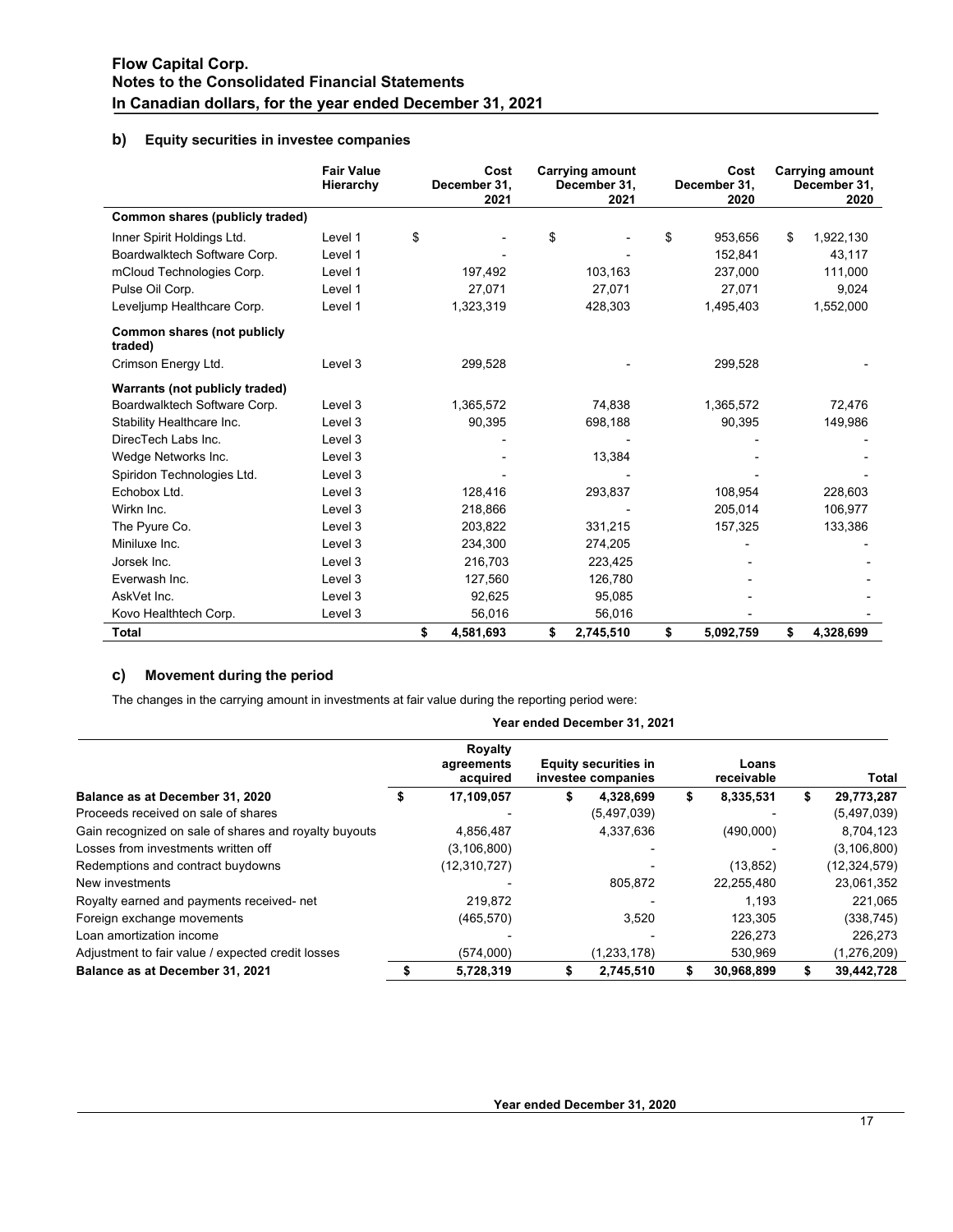|                                                   | <b>Royalty agreement</b><br>acquired | <b>Equity securities in</b><br>investee companies |            | Loans<br>receivable |             |   | Total         |
|---------------------------------------------------|--------------------------------------|---------------------------------------------------|------------|---------------------|-------------|---|---------------|
| Balance as at December 31, 2019                   | 16,414,085                           |                                                   | 2.494.443  |                     | 3,530,882   |   | 22,439,410    |
| New investments during the period                 | 1.399.460                            |                                                   | 2,043,409  |                     | 6.149.992   |   | 9.592.861     |
| Repayment of promissory note                      |                                      |                                                   |            |                     | (1,500,000) |   | (1,500,000)   |
| Proceeds received on sale of shares               |                                      |                                                   | (245, 868) |                     |             |   | (245, 868)    |
| Gain recognized on sale of shares - net           |                                      |                                                   | 237.150    |                     |             |   | 237,150       |
| Redemptions and contract buydowns                 | (4, 170, 729)                        |                                                   |            |                     |             |   | (4, 170, 729) |
| Royalty earned and payments received- net         | 253,235                              |                                                   |            |                     |             |   | 253.235       |
| Foreign exchange movements                        | (486, 493)                           |                                                   | (308, 156) |                     | 23.948      |   | (770, 701)    |
| Gain on amendment to promissory note agreement    |                                      |                                                   |            |                     | 282.351     |   | 282.351       |
| Adjustment to fair value / expected credit losses | 3,699,499                            |                                                   | 107.721    |                     | (151, 642)  |   | 3,655,578     |
| Balance as at December 31, 2020                   | 17.109.057                           | \$                                                | 4.328.699  |                     | 8.335.531   | S | 29.773.287    |

# **12. Property and equipment**

|                                    | Right-of-use<br>asset | <b>Office equipment</b><br>& furniture |    | Leasehold<br>improvements |    | Total   |
|------------------------------------|-----------------------|----------------------------------------|----|---------------------------|----|---------|
| Cost                               |                       |                                        |    |                           |    |         |
| Balance at December 31 2020        | 112.201               | 184.339                                |    | 220.339                   |    | 516.879 |
| Additions                          |                       | 8.293                                  |    |                           |    | 8,293   |
| <b>Balance at December 31 2021</b> | 112.201               | 192.631                                | S  | 220.339                   | \$ | 525,172 |
| <b>Accumulated depreciation</b>    |                       |                                        |    |                           |    |         |
| Balance at December 31 2020        | 59.134                | 146.583                                |    | 220.339                   |    | 426,056 |
| Charge in year                     | 18.194                | 17.689                                 |    |                           |    | 35,883  |
| <b>Balance at December 31 2021</b> | 77.328                | 164.272                                |    | 220.339                   | \$ | 461,939 |
| <b>Carrying amount</b>             |                       |                                        |    |                           |    |         |
| At December 31, 2020               | \$<br>53.067          | 37,756                                 | \$ | $\blacksquare$            |    | 90,823  |
| At December 31, 2021               | 34.873                | 28,359                                 |    | ۰                         | S  | 63,233  |

The right-of use asset is related to the office lease at 1 Adelaide Street East, Suite 3002, Toronto.

# **13. Accounts payable and accrued liabilities**

|                                                                          |   | December 31.<br>2021 | December 31.<br>2020 |           |  |
|--------------------------------------------------------------------------|---|----------------------|----------------------|-----------|--|
| Accounts payable                                                         | S | 172.641              | J                    | 1.127.071 |  |
| Accrued expenditures                                                     |   | 272.260              |                      | 236,001   |  |
| Payroll taxes and HST payable                                            |   | 7.490                |                      | 368,223   |  |
| Financing cost payable to Class F unitholders of Priority Return Fund II |   |                      |                      | 131.167   |  |
| Other liabilities, tenant deposits and prepaid rents                     |   | 510.317              |                      | 596,172   |  |
| Total                                                                    |   | 962.708              |                      | 2,458,634 |  |

In the year ended December 31, 2021, the Company recorded an expense recovery of \$392,281 on account of a reversal of accruals where the limitation period has lapsed.

# **14. Finance lease receivable and lease liability**

A continuity of the Company's finance lease asset and lease liability are as follows:

|                                        | <b>Finance lease</b><br>receivable |           | Lease liability |            |
|----------------------------------------|------------------------------------|-----------|-----------------|------------|
| <b>Balance as at December 31, 2020</b> |                                    | 325.097   |                 | 411.009    |
| Adjustment to lease payments           |                                    | 990       |                 | (798)      |
| Lease payments received / paid         |                                    | (342,608) |                 | (389, 653) |
| Interest recognized                    |                                    | 16.521    |                 | 23.762     |
| Balance as at December 31, 2021        |                                    |           |                 | 44.321     |

In addition, during the year ended December 31, 2021, the Company paid \$340,000 as a fee towards the early termination of a lease. This amount was included in accounts payable and accrued liabilities at December 31, 2020.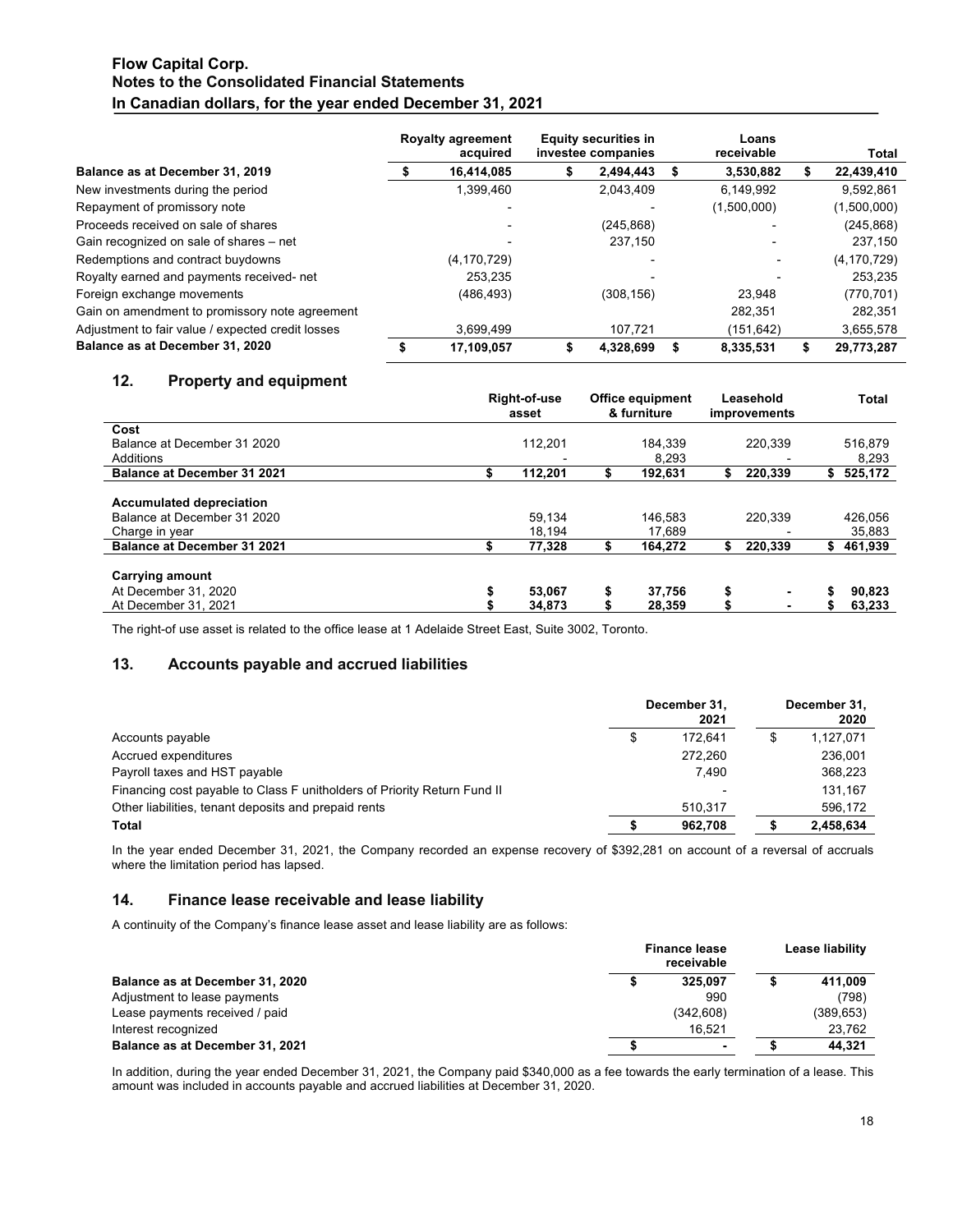Details of the Company's finance lease assets and lease liability are as follows:

|                                        | December 31,<br>2021 |  |         |
|----------------------------------------|----------------------|--|---------|
| Carrying amount - finance lease assets |                      |  | 325,097 |
| <b>Total lease liability</b>           | 44.321               |  | 411,009 |
| Current                                | 21.490               |  | 365,694 |
| Non-current                            | 22,831               |  | 45,315  |

### **15. Income taxes**

The Company has Canadian tax losses available for carryforward of approximately \$37,967,233. The deferred tax on loss carryforwards and deductible temporary differences have not been recognized because the Company can only recognize such assets if there is convincing evidence that it is probable that there will be future taxable profits against which the unused tax losses or deductible temporary differences can be utilized. In line the Company's accounting policy, the Company will recognize a related deferred tax asset when convincing evidence becomes available that future taxable profits are probable.

### **(a) Amounts recognized in statements of comprehensive income**

|                                                                  | Year ended<br><b>December 31, 2021</b> |   | Year ended<br>December 31, 2020 |
|------------------------------------------------------------------|----------------------------------------|---|---------------------------------|
| Income tax expense – current year                                | 1.433.140<br>C                         | J | 398.374                         |
| Income tax expense (recovery) – prior year                       | (7,506)                                |   |                                 |
| Total current income tax expense (recovery)                      | 1,425,634                              |   | 398,374                         |
| Deferred tax expense (recovery)                                  |                                        |   |                                 |
| Origination and reversal of temporary differences – current year | (492, 225)                             |   | 508.347                         |
| Adjustment in respect of a prior year                            |                                        |   | (18, 508)                       |
| Total deferred income tax expense (recovery)                     | (492, 225)                             |   | 489,839                         |
| Total income tax expense (recovery)                              | 933,409                                |   | 888.213                         |

### **(b) Reconciliation of effective tax rate**

|                                                                                     | Year ended<br><b>December 31, 2021</b> | Year ended<br><b>December 31, 2020</b> |
|-------------------------------------------------------------------------------------|----------------------------------------|----------------------------------------|
| Net Income (Loss) before tax for continuing and discontinuing operations            | 6.530.685                              | 3.009.952                              |
| Tax at the combined Canadian federal and provincial statutory tax rate of 26.5%     | 1.730.632                              | 797.637                                |
| Income and deferred tax recovery – prior year                                       | (7,506)                                |                                        |
| Recognition of deferred tax not previously recognized                               | (1, 181, 300)                          |                                        |
| Changes in deductible temporary differences where the tax benefit is not recognized | 324.275                                | (347, 548)                             |
| Tax cost (benefit) of non-deductible expenses and non-taxable income                | 67.308                                 | 438,124                                |
| Income tax expense                                                                  | 933.409                                | 888.213                                |

### **(c) Deferred tax liability**

| Balance at December 31, 2019 | 12.537     |
|------------------------------|------------|
| Deferred tax expense         | 489,839    |
| Balance at December 31, 2020 | 502.376    |
| Deferred tax expense         | (492, 225) |
| Foreign exchange             | 2,386      |
| Balance at December 31, 2021 | 12.537     |

The deferred tax liability relates to fair value adjustments on the investments held by Flow Capital US Corp.

### **(d) Unrecognized deferred tax asset**

At December 31, 2021, the Company has Canadian non-capital losses of \$37,967,233 (2020: 38,674,969). At December 31, 2021, the Company's US subsidiary has a deductible temporary difference of \$1,258,576 (2020: \$Nil). No deferred tax asset has been recognized in relation to these losses and deductible temporary differences as the Company does not currently have sufficient evidence that future taxable profit will be available against which the Company can use the benefits.

At December 31, 2021, there was a deferred tax liability of approximately \$540,000 (2020: \$455,000) for taxable temporary differences on the Company's investment in its US subsidiary. However, the liability was not recognized because the Company controls the dividend policy of its subsidiary and management is satisfied that this taxable temporary difference will not reverse in the foreseeable future.

### **(e) Tax losses carried forward – December 2021**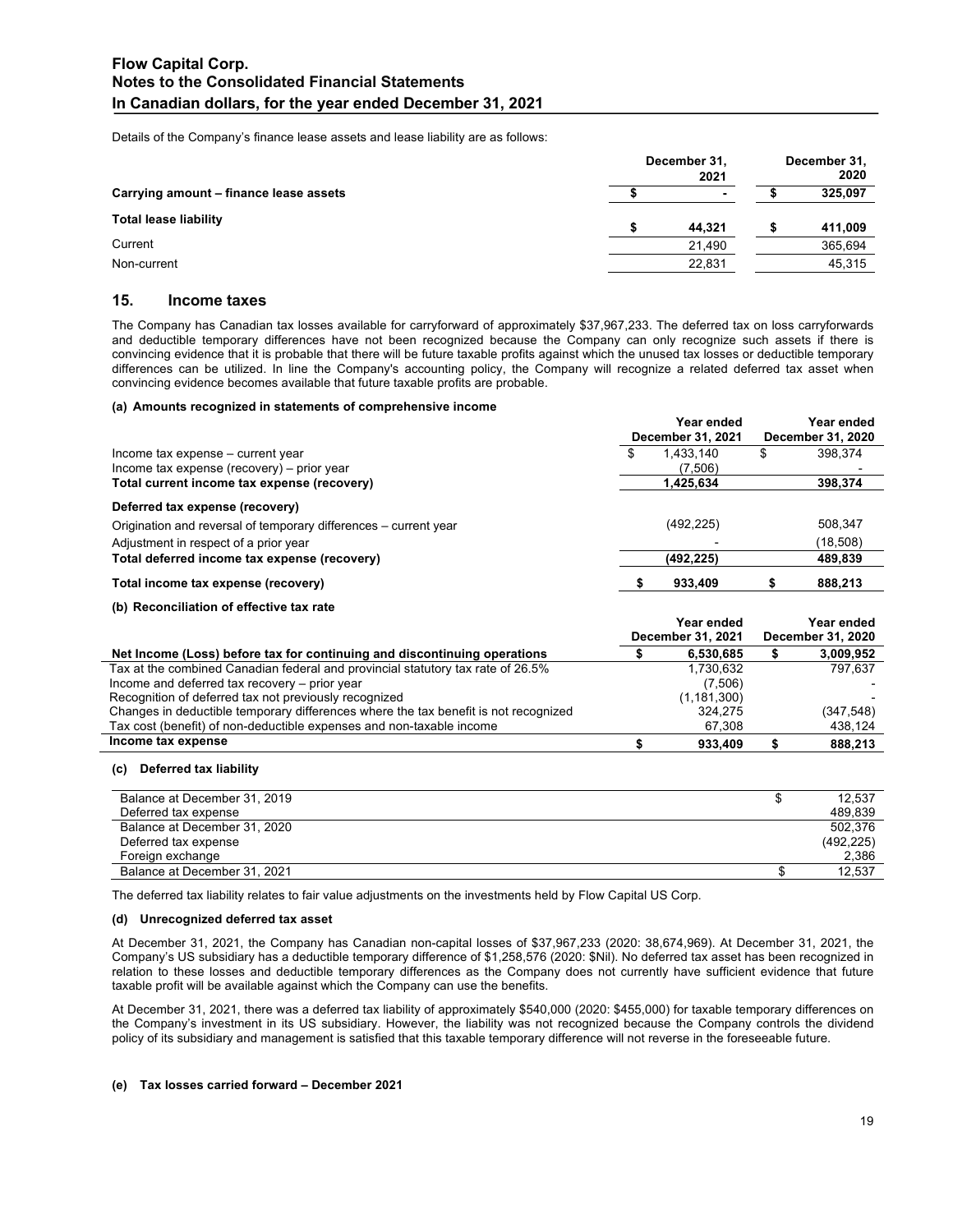Tax losses for which no deferred tax asset was recognised expire as follows:

| 2037         | ۰D | 328,026    |
|--------------|----|------------|
| 2038         |    | 29,194,325 |
| 2039         |    | 6,716,723  |
| 2040         |    | 1,671,455  |
| 2041         |    | 56,704     |
| <b>Total</b> |    | 37,967,233 |

### **16. Provisions**

|                                     | <b>Retail funds</b> |          |         |
|-------------------------------------|---------------------|----------|---------|
|                                     | indemnity           | Other    | Total   |
| <b>Balance at December 31, 2020</b> | 333,000             | \$42.440 | 375.440 |
| <b>Balance at December 31, 2021</b> | $\blacksquare$      |          |         |

### **Retail funds indemnity**

The public company assumed an indemnity to the buyer related to certain representations and warranties as part of a transaction prior to the reverse take-over by the Company on June 7, 2018. The indemnity assumed was recognized at the fair value of the liability assumed. There have been no claims made under the indemnity since the transaction and current management considers it unlikely that any future payments will be required. Therefore, the provision has been reversed as an expense recovery.

### **17. Convertible debentures**

On June 7, 2018, upon closing of the Arrangement Agreement pertaining to a reverse take-over transaction, the Company assumed 7% senior unsecured convertible debentures ("Series B debentures") with a maturity date of June 30, 2021 with the outstanding balance of \$5,213,590. On December 6, 2020, the Company redeemed all outstanding Series B debentures by payment of a redemption amount of \$1,050 for each \$1,000 principal amount of the Series B debentures plus all accrued and unpaid interest thereon.

The financing expense amounts for the convertible debentures recognized in the statements of comprehensive income were made up as follows:

|                                             | Year ended<br>December 31,<br>2021 | Year ended<br>December 31,<br>2020 |           |
|---------------------------------------------|------------------------------------|------------------------------------|-----------|
| Interest expense on convertible debentures  |                                    |                                    |           |
| Series B                                    | \$<br>$\overline{\phantom{a}}$     | \$.                                | 333,906   |
|                                             | $\overline{\phantom{a}}$           |                                    | 333,906   |
| Accretion of finance expense for the period |                                    |                                    |           |
| Series B                                    | $\overline{\phantom{0}}$           |                                    | 1,159,358 |
|                                             | $\overline{\phantom{a}}$           |                                    | 1,159,358 |
| Total                                       | \$<br>$\blacksquare$               |                                    | 1,493,264 |

### **18. Redeemable debt**

On July 19, 2019, the Company closed a \$10,000,000 financing through a limited partnership called Priority Return Fund, which was considered a subsidiary of Flow Capital for the purposes of consolidation. A collection of institutional and high net worth investors (the "Limited Partners") invested \$10 million into the Priority Return Fund. Under the limited partnership agreement dated July 19, 2019 (the "LPA"), in exchange for the \$10,000,000 investment, the Limited Partners were granted 10,000,000 of Class A units redeemable at \$1 per unit and 10,000,000 of Class D units redeemable at \$0.10 per unit. The initial fair value of the Class A and Class D units was recognized as \$10,000,000. On October 4, 2019, 1,982,550 Class A units were redeemed at \$1 per unit, on February 28, 2020, 1,000,000 Class A units were redeemed at \$1 per unit and on July 27, 2020, 500,000 Class A units were redeemed at \$1 per unit. On September 30, 2020, the Company redeemed the outstanding Class A and Class D units for \$1 per unit. These amounts were paid out to unitholders on October 1, 2020.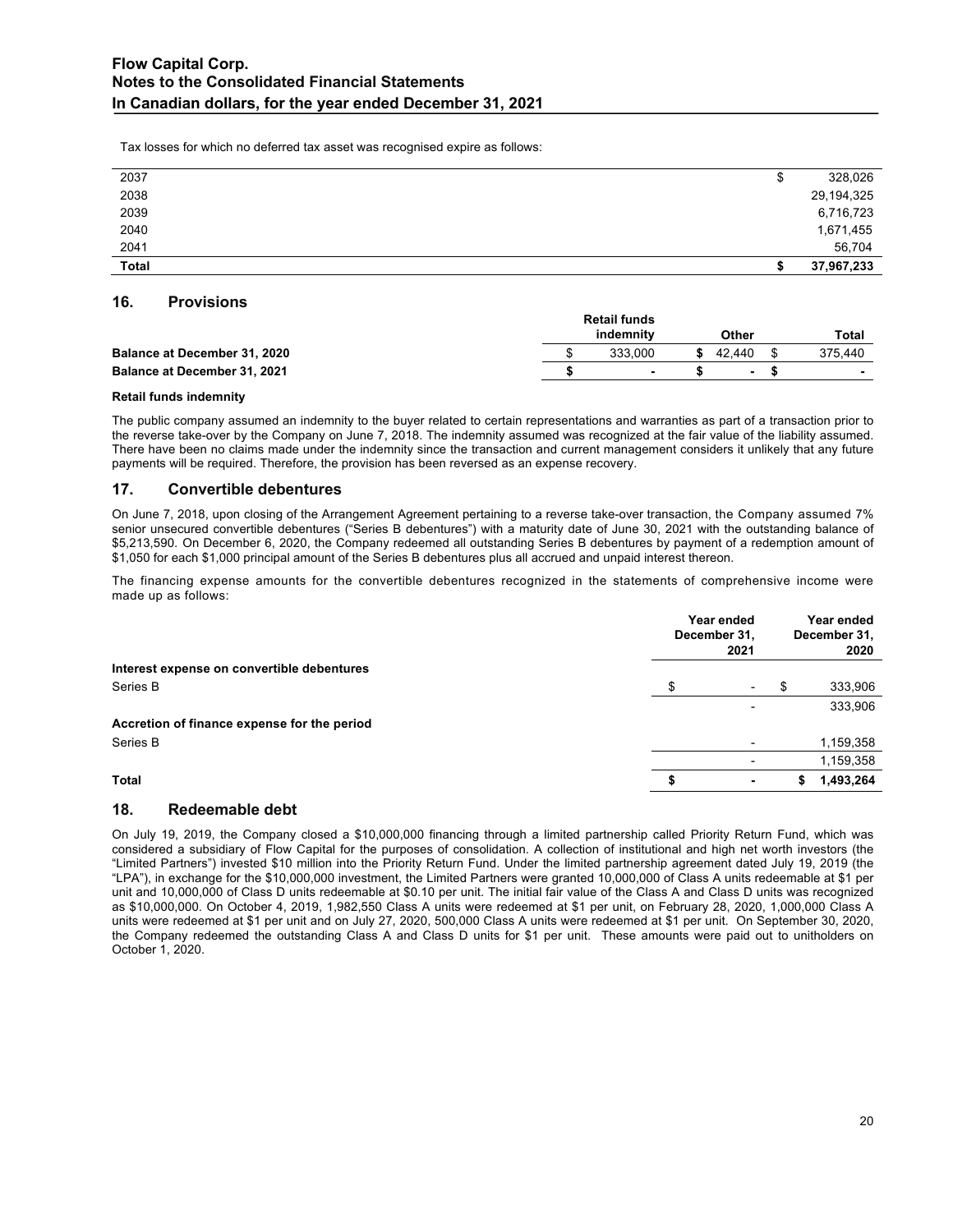### **Flow Priority Return Fund**

|                              | <b>Class A</b>     |               | <b>Class D</b>           | Total      |             |
|------------------------------|--------------------|---------------|--------------------------|------------|-------------|
|                              | Number of<br>units |               | Number of<br>units       |            |             |
| Balance at December 31, 2019 | 8.017.450          | \$8,017,440   | 10.000.000               | \$10       | \$8,017,450 |
| Redeemed                     | (1,500,000)        | (1,500,000)   |                          | -          | (1,500,000) |
| Accrued interest             | 65.174             | 65.174        | -                        |            | 65.174      |
| Capital gain on bonus units  |                    |               | $\overline{\phantom{0}}$ | 999.990    | 999.990     |
| Repayment                    | (6, 582, 624)      | (6, 582, 614) | (10.000.000)             | (999, 990) | (7,582,614) |
| Balance at December 31, 2020 |                    |               | ۰.                       |            |             |

On September 30, 2020, the Company launched Priority Return Fund II LP to raise capital up to \$25,000,000 against the issuance of A, F and S Units. In June 2021, PRF II introduced Class B and Class G units to allow the Company the flexibility to raise US\$ denominated funds and better match currency exposure in its assets and liabilities. FISC, a wholly owned subsidiary of Flow Capital, became the general partner of Priority Return Fund II ("PRF II") and made a capital contribution of ten dollars for one GP unit. FISC controls all the relevant activities of the Priority Return Fund II through the PRF II LPA. The limited partners of the Priority Return Fund II appointed FISC as General Partner to administer all the activities of PRF II in accordance with the LPA. FISC has no contractual obligation to provide financial or other support to the Priority Return Fund II other than the services detailed in the LPA. FISC does not receive any consideration for the services provided to the Priority Return Fund II.

The purpose of the Priority Return Fund II is to raise capital for Flow Capital. Under the terms of the PRF II Limited Partnership Agreement ("PRF II LPA"), Pursuant to the terms of the PRF II LPA Flow Capital will subscribe for Class S units in the amount of 25% of the senior preferred units (A, B, F and G units) issued in each tranche of funds raised, giving rise to a maximum raise of \$20,000,000, excluding S units. In exchange for the investment amount raised, Flow Capital grants a royalty to the Priority Return Fund II. PRF II is considered a subsidiary of Flow Capital for the purposes of consolidation.

Under the LPA, A, B, F and G Unit investors will receive an amount equal to the lesser of the (i) sum of 9% per year, payable monthly, of the outstanding Investment Amount (the "Class A Return"), 8.25% per year, payable monthly, of the outstanding Investment Amount (the "Class B Return"), 10% per year, payable monthly, of the outstanding Investment Amount (the "Class F Return") and 9.25% per year, payable monthly, of the outstanding Investment Amount (the "Class G Return") or (ii) royalty payments received by Flow Capital from the underlying royalty investments and promissory notes receivable. To date, the interest paid on the Class F and G units has been at the maximum rate of 10% and 9.25% per annum, respectively. The A, B, F and G Units are pari passu senior units ranking in priority over the subordinated S units and any cash buyout payments received by Flow Capital from the Underlying Royalty Contracts will be used to redeem senior A, B, F and G units of PRF II held by investors in priority to subordinated units as and when such buyout payments are received by Flow Capital, until the preferred units are fully redeemed. If by the fifth anniversary of the establishment of PRF II there has been less than 50% in redemptions of senior A, B, Fand G units, the Company will redeem, at every quarterly period thereafter, such number of senior A and F units as is equal to 20% of the Adjusted Net Royalty Payments divided by the applicable unit redemption price, until such time as there have been 50% in redemptions of senior A,B, F and G units. The Priority Return Fund II does not have any additional obligation or liability to the Limited Partners beyond the payments under the Class A, Class B, Class F and Class G units detailed above and as a result, the Class A, Class B, Class F and Class G units are subject to asset-specific performance risk.

### **Flow Priority Return Fund II**

|                   | Class A and B      |                          | <b>Class F</b>     |               | <b>Class G</b>     |            | <b>Total</b>  |
|-------------------|--------------------|--------------------------|--------------------|---------------|--------------------|------------|---------------|
|                   | Number<br>of units | Amount                   | Number of<br>units | Amount        | Number of<br>units | Amount     | Amount        |
| <b>Balance at</b> |                    |                          |                    |               |                    |            |               |
| December 31, 2020 | $\blacksquare$     | \$<br>٠                  | 15,740,000         | \$15,740,000  | ٠                  | S          | \$15,740,000  |
| Issued            |                    | -                        |                    |               | 8,983,000          | 11,084,199 | 11.084.199    |
| Redeemed          |                    | ٠                        | (9, 190, 000)      | (9, 190, 000) | (76,000)           | (94.146)   | (9, 284, 146) |
| FX impact         |                    | $\overline{\phantom{0}}$ |                    |               |                    | 302,241    | 302,241       |
| <b>Balance at</b> |                    |                          |                    |               |                    |            |               |
| December 31, 2021 |                    |                          | 6,550,000          | 6,550,000     | 8,907,000          | 11,292,294 | 17,842,294    |
| Current           |                    |                          |                    | 550,936       |                    | 949.822    | 1,500,758     |
| Non-current       |                    |                          |                    | 5,999,064     |                    | 10,342,472 | 16,341,536    |

The obligation to make the monthly payment to the Limited Partners was classified as an interest expense and was included as part of the financing expense. The amounts recognized in the statements of comprehensive income (loss) were made up as follows: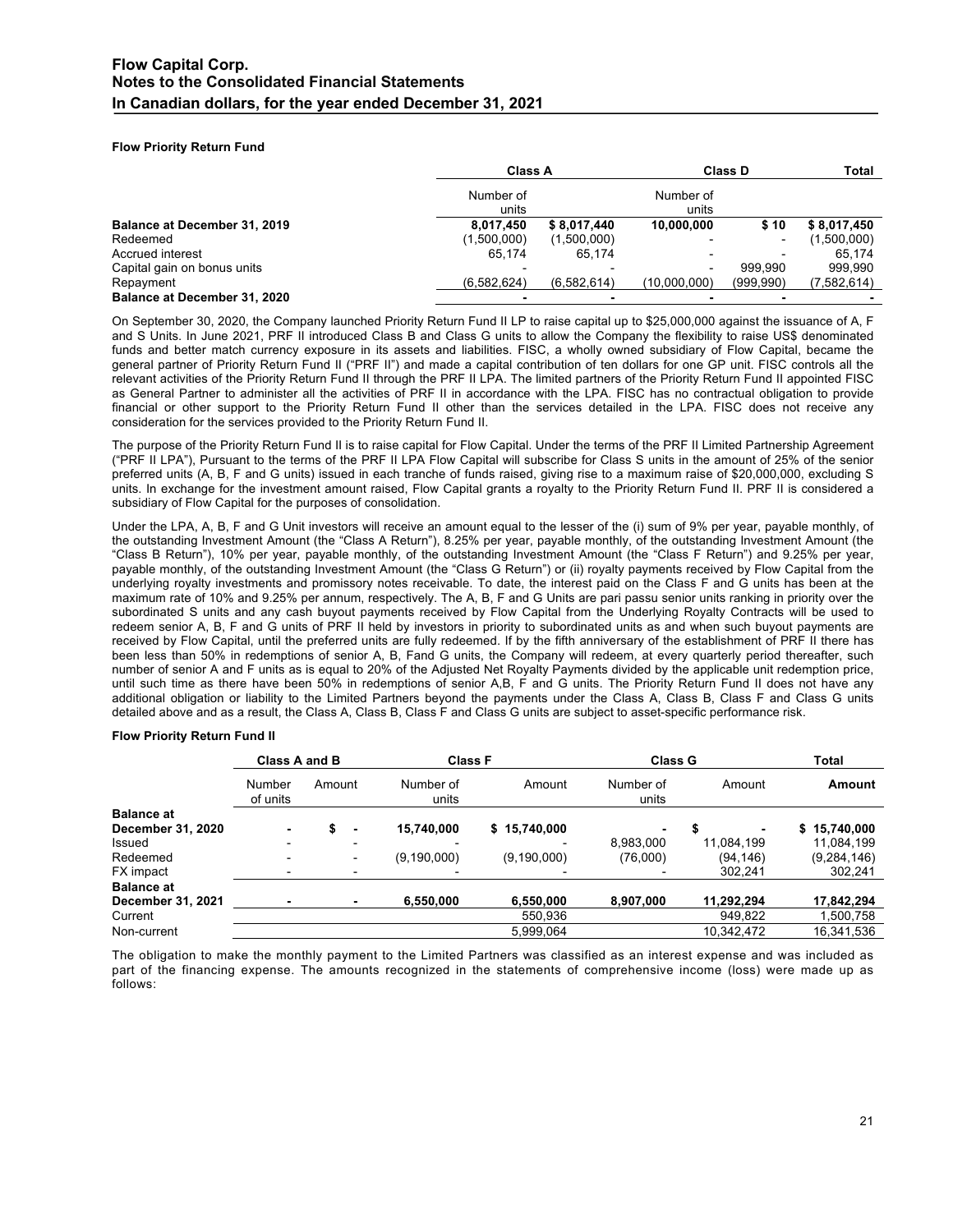|                                          | Year ended<br>December 31,<br>2021 |           |    | Year ended<br>December 31,<br>2020 |  |  |
|------------------------------------------|------------------------------------|-----------|----|------------------------------------|--|--|
| Interest expense on PRF I Class A units  | \$                                 | ۰.        | \$ | 640,074                            |  |  |
| Interest expense on PRF II Class F units |                                    | 1,116,586 |    | 349,808                            |  |  |
| Interest expense on PRF II Class G units |                                    | 462,861   |    |                                    |  |  |
| <b>Total</b>                             | \$                                 | 1.579.447 | S  | 989,882                            |  |  |

### **19. Share capital and other components of equity**

The authorized share capital of the Company consists of an unlimited number of voting common shares without par value, and 2,252,252 Series I Class A preferred shares with a face value of \$3 per share.

### **Series I Class A preferred shares**

On December 13, 2021, the Company received approval from the TSXV to create a new class of Series I Class A preferred shares pursuant to the shareholder approval obtained at a meeting of the shareholders held on May 26, 2020 for the amendments more particularly described in the Company's management information circular dated April 20, 2021 and board approval for the amendments to create the Series I Class A Preferred Shares obtained via consent resolutions dated November 16, 2021.

The issued and outstanding preferred shares at December 31, 2021 were Nil (December 31, 2020 – Nil).

#### **Common shares**

The issued and outstanding common shares at December 31, 2021 were 31,240,077.

The Company announced on December 24, 2020, a normal course issuer bid ("Third Common Share NCIB") through the facilities of the TSXV, permitting the Company to repurchase, for cancellation up to 2,548,000 common shares of the Company, representing approximately 7.92% of the Company's pre-consolidation issued and outstanding common shares. The Third Common Share NCIB started on December 30, 2020 and will finish on December 29, 2021. Between December 30, 2020 and December 29, 2021, 915,000 common shares were repurchased at a weighted-average price per share of \$0.4280 for a total cost of \$391,652.

On June 8, 2020, the Company effected a share alteration whereby all the issued and outstanding common shares of the Company were consolidated at a ratio of 25,000 pre-consolidation shares for every 1 post consolidation common share. Any holder of less that 1 postconsolidation share ceased to hold shares and was paid cash consideration of \$0.12 per common share. The post-consolidation common shares were further subdivided on the basis of 12,500 post-subdivision common shares for each 1 pre-subdivision common share. As a result, 5,144,010 shares were repurchased at a weighted-average price per share of \$0.2484 for a total cost of \$1,277,893. Due to the share alteration, certain prior period numbers for share capital and earnings per share have been restated to reflect the post-consolidation outstanding common shares.

| Outstanding shares pre-consolidation  | 76.156.174 |
|---------------------------------------|------------|
| Consolidation (25,000:1)              | 3.043      |
| Split (1:12,500)                      | 32.934.077 |
| Outstanding shares post-consolidation | 32.934.077 |

The Company announced on December 16, 2019, a normal course issuer bid ("Second Common Share NCIB") through the facilities of the TSXV, permitting the Company to repurchase, for cancellation up to 6,000,000 (pre-consolidation) common shares of the Company, representing approximately 7.72% of the Company's pre-consolidation issued and outstanding common shares. The Second Common Share NCIB started on December 23, 2019 and finished on December 22, 2020. Between December 23, 2019 and December 22, 2020, the equivalent of 1,548,250 post-consolidation common shares were repurchased at a weighted-average price per share of \$0.2869 for a total cost of \$444,206.

### **Share warrants**

The details of the share warrants outstanding at December 31, 2021 and 2020 were:

| Number of Warrants outstanding | <b>Exercise price</b> | Expirv<br>∵date | Remaining contractual life (vears) |
|--------------------------------|-----------------------|-----------------|------------------------------------|
| 2.516.345                      | \$0.44                | 2023<br>June 26 | . 50                               |

#### **Share Based Payments**

On September 30, 2021, the Board approved the replacement of the Corporation's stock option plan with a new omnibus equity incentive plan (the "Omnibus Plan") to give the Board greater flexibility in the types of incentive awards that can be granted to directors, officers, employees and consultants of the Corporation and its subsidiaries. The Omnibus Plan subsequently received shareholder approval at the Annual General Meeting held on November 15, 2021.

Pursuant to the terms of the Omnibus Plan, the Company has awarded Stock Options and Performance Stock Units ("PSUs").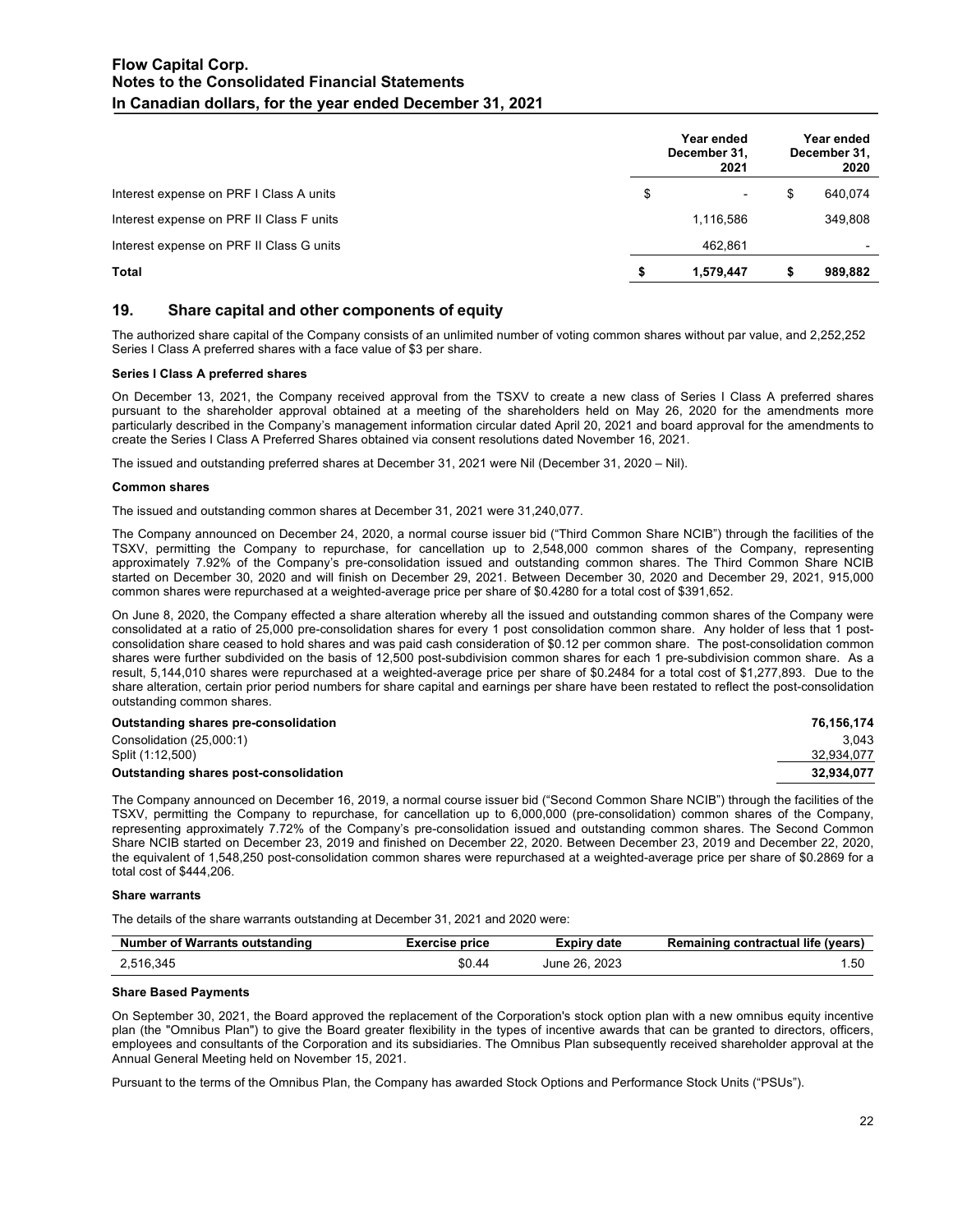### **Stock Options**

The Company maintains a 10% "rolling" stock option plan to develop the interest of and provide an incentive to eligible employees, directors and consultants of the corporation and its affiliates. The Plan provides for the issuance of a maximum of 10% of the issued and outstanding common shares. Options granted may vest over certain time periods within the option period, which will limit the number of options that may be exercised. Each stock option is exercisable into one common share of the Company at the price specified in the terms of the option.

The following options were outstanding under the plan, at December 31, 2021:

| ິ່<br><b>Original Issue Date</b>   | Number of<br><b>Options</b><br>Outstanding | Number of<br><b>Options</b><br><b>Exercisable</b> | <b>Exercise Price</b> | <b>Expiry Date</b>                             | Remaining<br>contractual<br>life (years) |
|------------------------------------|--------------------------------------------|---------------------------------------------------|-----------------------|------------------------------------------------|------------------------------------------|
| June 13, 2018                      | 1,550,000                                  | 1,162,500                                         | \$0.36                | June 13, 2023                                  | 1.45                                     |
| December 4, 2018                   | 1.000.000                                  | 650.000                                           | \$0.36                | December 4, 2023                               | 1.93                                     |
| May 1, 2020                        | 500.000                                    | 175.000                                           | \$0.36                | April 30, 2027                                 | 5.33                                     |
| May 27, 2020                       | 100.000                                    | 35.000                                            | \$0.36                | May 26, 2027                                   | 5.40                                     |
| Total                              | 3,150,000                                  | 2,022,500                                         |                       |                                                |                                          |
| Weighted average<br>exercise price | \$0.36                                     | \$0.36                                            |                       | Weighted average<br>remaining contractual life | 2.34                                     |

During the year ended December 31, 2021, no new options were granted, 125,000 options with an exercise price of \$0.36 were forfeited, 186,484 options with a weighted-average exercise price of \$1.02 were cancelled, and 52,083 options with an exercise price of \$0.63 expired unexercised.

During the year ended December 31, 2020, 725,000 options were granted at an exercise price of \$0.36. For the same period, 226,016 options with a weighted-average exercise price of \$1.16 were forfeited and 79,427 options with an exercise price of \$3.38 expired.

The Company uses the Black-Scholes option pricing model to calculate the fair value of any options granted. The model requires management to make estimates, which are subjective and may not be representative of actual results. Changes in assumptions can materially affect estimates of fair values. The following weighted average assumptions were used to estimate the weighted average grant date fair value of the outstanding options granted during the year ended December 31, 2020:

### **Assumption**

Expected stock price volatility 135.98% Expected life 5.38 years 5.38 years and the set of the set of the set of the set of the set of the set of the set of the set of the set of the set of the set of the set of the set of the set of the set of the set of the se Risk free interest rate 1.62% and 1.62% and 1.62% and 1.62% and 1.62% and 1.62% and 1.62% and 1.62% and 1.62% and 1.62% and 1.62% and 1.62% and 1.62% and 1.62% and 1.62% and 1.62% and 1.62% and 1.62% and 1.62% and 1.62% an Expected dividend yield 0.0% Weighted average fair value per option granted **by a strategies of the strategies of the strategies**  $\text{\$0.2443}$ 

### **Performance Stock Units ("PSUs")**

Upon receipt of disinterested shareholder approval for the Omnibus Plan, the Company granted 1,050,000 PSUs to certain Directors and Officers, with all PSUs being subject to the following performance vesting criteria established by the Board:

| <b>Metric: Share Price</b> |           | <b>Metric: Recurring Free Cash Flow</b> |             |
|----------------------------|-----------|-----------------------------------------|-------------|
| <b>Vesting Portion</b>     | Threshold | <b>Vesting Portion</b>                  | Threshold   |
| 1/6 <sup>th</sup>          | \$1.00    | 1/6 <sup>th</sup>                       | \$2,000,000 |
| $1/6^{th}$                 | \$2.00    | 1/6 <sup>th</sup>                       | \$5,000,000 |
| 1/6 <sup>th</sup>          | \$3.00    | 1/6 <sup>th</sup>                       | \$8,000,000 |

The fair value of the performance stock units awarded is determined as follows:

For the share price-based components of the PSUs, the 'market condition' (share price) thresholds were incorporated into the estimate of the fair value, using a Monte Carlo simulation, and was estimated to have a nominal value. The fair value of this component is expensed over the vesting period and not adjusted for performance.

For the performance condition (recurring free cash flow) based components of the PSUs, the fair value per share equals the stock price on grant date. The fair value expensed over the vesting period is adjusted based on the number of shares that vest.

Based on the above, the fair value of the PSUs granted in the year ended December 31, 2021, is estimated to be \$236,250 and \$17,800 was expensed in the current year.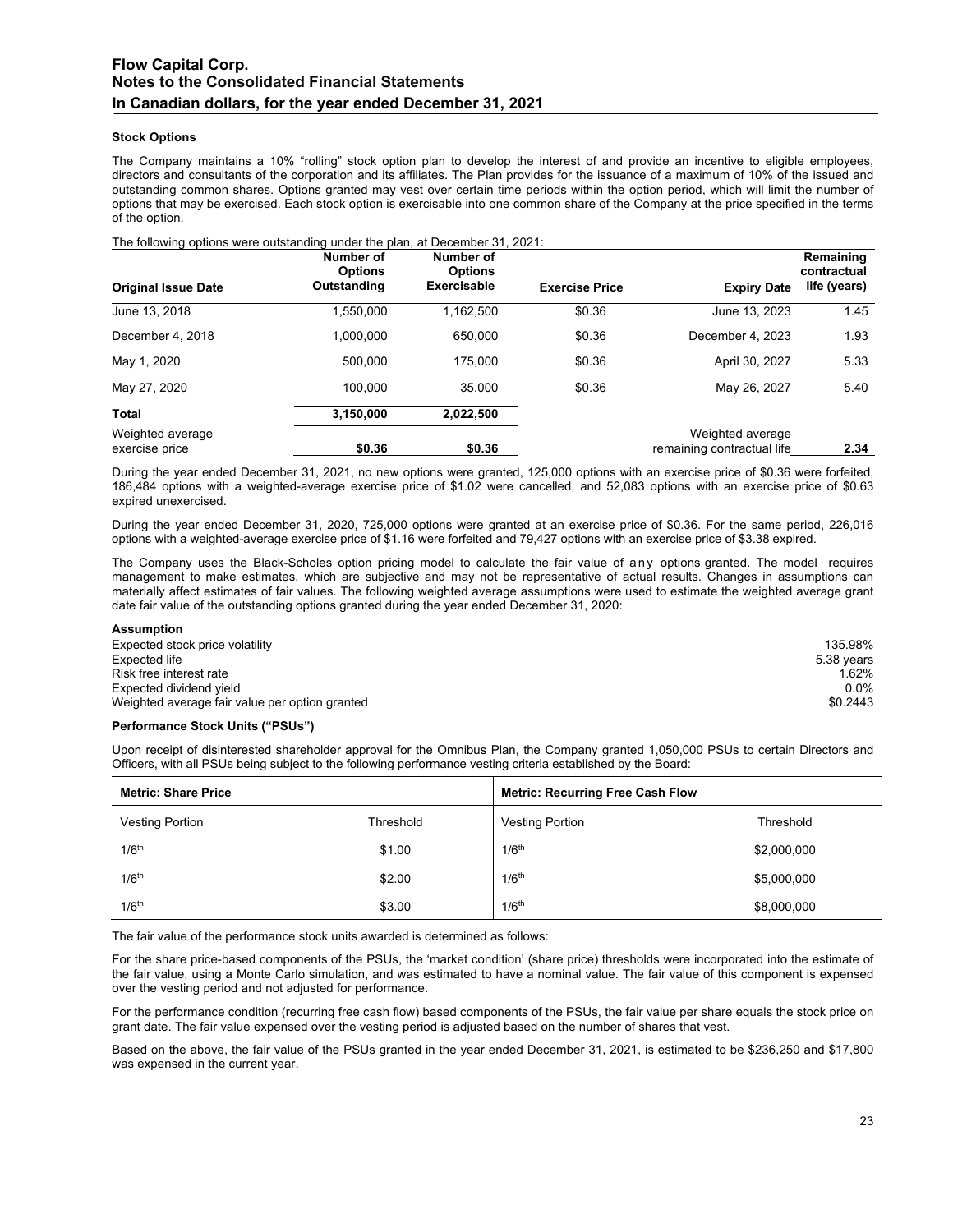# **20. Revenues**

### *i) Income from investments at fair value*

|                                                                                 | Year ended<br>December 31,<br>2021 |    | Year ended<br>December 31,<br>2020 |
|---------------------------------------------------------------------------------|------------------------------------|----|------------------------------------|
| Royalty and loan payment income                                                 |                                    |    |                                    |
| Royalty payment income                                                          | \$<br>3,136,269                    | \$ | 4,833,547                          |
| Loan interest income                                                            | 2,954,834                          |    | 503,199                            |
| Promissory notes receivable income                                              |                                    |    | 36,884                             |
| Total                                                                           | \$<br>6,091,103                    |    | \$5,373,630                        |
| Foreign exchange gains (losses)                                                 |                                    |    |                                    |
| Unrealized foreign exchange (loss) gain                                         | \$<br>(185, 053)                   | \$ | (264, 365)                         |
| Realized foreign exchange (loss) gain                                           | (393)                              |    | (12,300)                           |
| Total                                                                           | \$<br>(185, 446)                   | \$ | (276, 665)                         |
| Realized gains (losses) from sale of investment                                 |                                    |    |                                    |
| Royalty and loan agreements acquired<br>Equity securities in investee companies | \$<br>4,366,487                    | \$ | 681,229                            |
| gain recognized on sale<br>- loss recognized on sale                            | 4,397,389<br>(59, 753)             |    | 237,150                            |
| Total                                                                           | \$<br>8,704,123                    | \$ | 918,379                            |
| Realized gain on sale of equity investments                                     | \$<br>4,357,881                    | \$ | 74,650                             |
| Transfer of fair value adjustment upon sale of shares                           | 39,508                             |    | 162,500                            |
| Total                                                                           | \$<br>4,397,389                    | \$ | 237,150                            |
| Realized loss on investments written-off                                        |                                    |    |                                    |
| Royalty agreements acquired                                                     | \$<br>(3, 106, 800)                | \$ |                                    |
| <b>Total</b>                                                                    | \$<br>(3, 106, 800)                | \$ |                                    |
| <b>Adjustments to fair value</b>                                                |                                    |    |                                    |
| Royalty agreements acquired                                                     | \$<br>(305, 107)                   | S  | 3,699,499                          |
| Promissory notes receivable                                                     | 530,969                            |    | (151, 642)                         |
| Gain on amendment to promissory note agreement                                  |                                    |    | 282,351                            |
| Equity securities in investee companies                                         | (1,502,071)                        |    | 107,721                            |
| Total                                                                           | \$<br>(1, 276, 209)                | \$ | 3,937,929                          |
| ii) Other income                                                                |                                    |    |                                    |
| Other investment income and gains                                               |                                    |    |                                    |
| Interest income on invested cash and cash equivalents<br>and other fee income   | \$<br>200,176                      | \$ | 381,210                            |
| COVID19 wage subsidy                                                            |                                    |    | 44,044                             |
| Gain on repurchase of convertible debentures                                    |                                    |    | 660                                |
| Total                                                                           | \$<br>200,176                      | \$ | 425,914                            |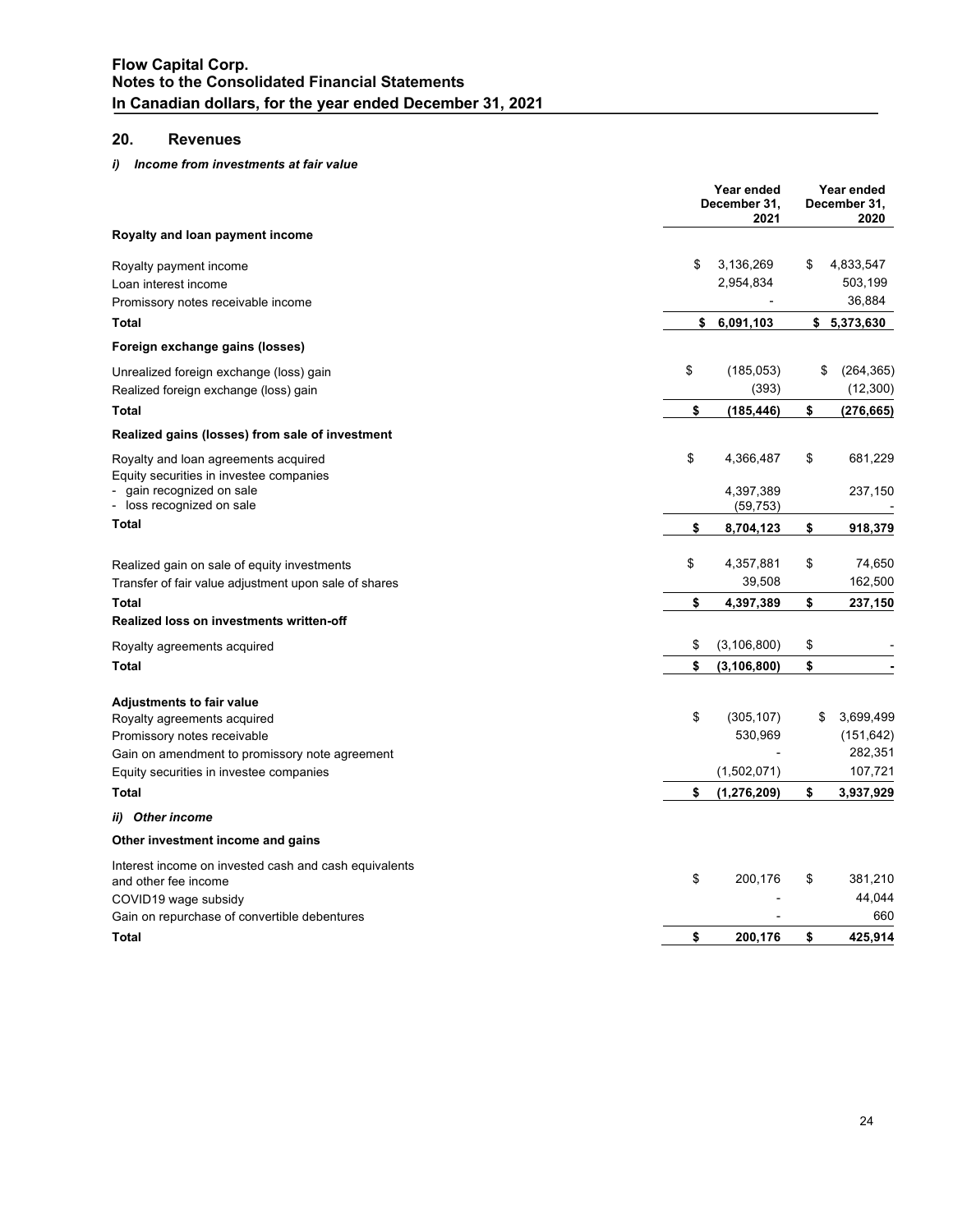# **21. Employee benefit expense**

|                                                  | Year ended<br>December 31,<br>2021 |           |   | Year ended<br>December 31,<br>2021 |  |
|--------------------------------------------------|------------------------------------|-----------|---|------------------------------------|--|
| Wages and salaries                               | S                                  | 1.291.876 | S | .569,296                           |  |
| Restructuring costs                              |                                    | 65,579    |   | 517,770                            |  |
| Other benefits                                   |                                    | 34.212    |   | 49.928                             |  |
| Employer related costs for insurance, health tax |                                    | 76,451    |   | 68,267                             |  |
| Salaries, benefits and other staffing costs      |                                    | 1,468,118 |   | 2,205,261                          |  |
| Share-based compensation (Note 22)               |                                    | 119,484   |   | 403,990                            |  |
| <b>Total</b>                                     |                                    | 1,587,602 |   | 2,609,251                          |  |

# **22. Share-based compensation**

The amounts recognized in the statement of comprehensive income (loss) were made up as follows:

|                                                                                                                 | Year ended<br>December 31.<br>2021          |                                         |
|-----------------------------------------------------------------------------------------------------------------|---------------------------------------------|-----------------------------------------|
| Expense recognized for services provided based on<br>vesting conditions of stock options and PSUs               | 119,484<br>S.                               | 403,990<br>S                            |
| 23.<br><b>Financing expense</b>                                                                                 | Year ended<br>December 31.<br>2021          | Year ended<br>December 31,<br>2020      |
| Convertible debentures (Note 17)<br>Redeemable debt (Note 18)<br>Redemption of Class D units in PRF I (Note 18) | \$<br>$\overline{\phantom{0}}$<br>1,579,447 | \$<br>1,493,264<br>989,882<br>1,000,000 |
| Total                                                                                                           | 1.579.447<br>\$                             | 3.483.146<br>\$                         |

### **24. Earnings per share**

The following reflects the profit, loss and unit data used in the basic and diluted earnings per share computations:

|                                                                                  | Year ended<br>December 31.<br>2021 |    | Year ended<br>December 31.<br>2020 |
|----------------------------------------------------------------------------------|------------------------------------|----|------------------------------------|
| Profit attributable to ordinary equity holders for basic<br>earnings / per share | \$<br>5.597.275                    | S  | 2,121,739                          |
| Basic weighted average number of shares outstanding                              | 31,407,914                         |    | 35,391,244                         |
| Dilutive effect of warrants                                                      | \$<br>874.595                      | \$ |                                    |
| Diluted weighted average number of shares outstanding                            | 32,282,509                         |    | 35,391,244                         |
| Basic earnings per share                                                         | 0.1782                             |    | 0.0600                             |
| Diluted earnings per share                                                       | 0.1734                             |    | 0.0600                             |

Due to the anti-dilutive impact of the dilutive instruments, the same weighted average number of common shares have been used for both the basic and diluted earnings calculations for the year ended December 31, 2020.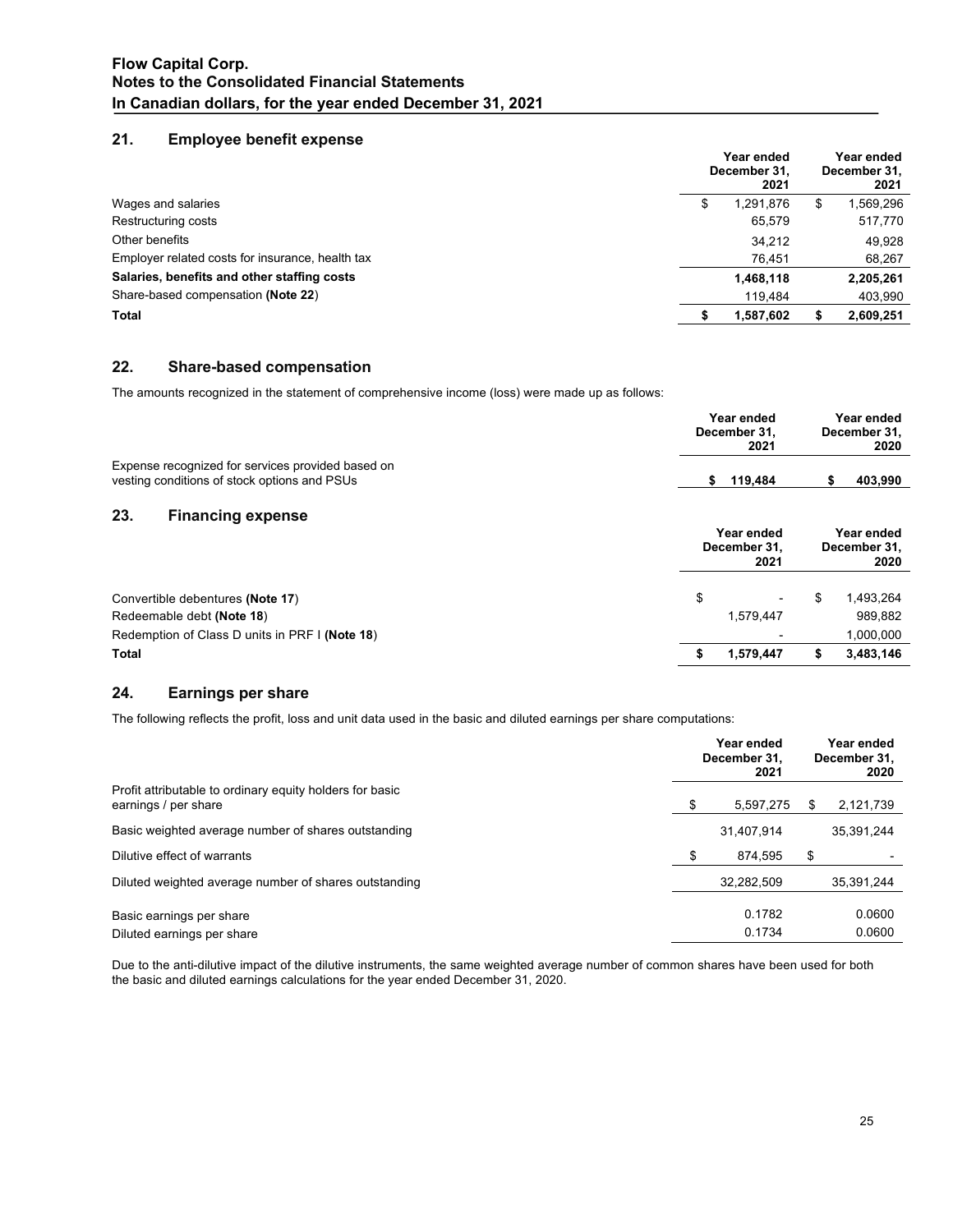### **25. Operating segment information**

Flow Capital operates as an investment firm providing growth capital to emerging growth businesses comprising one operating segment. All of the Company's reported revenue is from external customers. The breakdown of the recognized revenue by country was:

|                      | Year ended<br>December 31,<br>2021 |              |
|----------------------|------------------------------------|--------------|
| Canada               | 5.262.452                          | 1,293,446    |
| <b>United States</b> | 4,557,376                          | 8,823,260    |
| United Kingdom       | 607.119                            | 262.481      |
| <b>Total</b>         | 10,426,947                         | \$10,379,187 |

<sup>1</sup> The UK based investment denominated in US\$ and was previously included with US based investments. As this has been split out to provide further granularity, the previous year comparative split has been re-stated. The total for the previous year remains unchanged.

For the year ended December 31, 2021, the royalty and loan payment income and the interest income on promissory notes received for 4 (2020: 2) investees was over 10% of the total royalty and loan payment income, at 12.1%, 12.1%, 10.3% and 10.0% of the total, respectively.

# **26. Changes in working capital items**

|                                               | Year ended<br>December 31.<br>2021 | Year ended<br>December 31,<br>2020 |
|-----------------------------------------------|------------------------------------|------------------------------------|
| Royalty agreements acquired – current portion | -                                  | 40.119                             |
| Accounts receivable and accrued income        | 1.420                              | 4.137                              |
| Prepaid royalty                               |                                    | (271, 820)                         |
| Prepaid expenses and other receivables        | 157.296                            | 160,132                            |
| Accounts payable and accrued liabilities      | (1.024.559)                        | (13,069)                           |
| Total                                         | (865, 844)                         | (80, 501)                          |

Included in the changes in working capital was an amount of \$340,200 payable as a fee towards the early termination of a lease obligation. This amount has been included in the statement of cash flows as a financing activity.

# **27. Events after the reporting period**

On February 1, 2022, the Company announced that it had closed a follow-on investment of US\$1,500,000 in Jorsek, Inc. ("Jorsek") bringing its total invested amount to US\$3,500,000. The follow-on investment amount of US\$1,500,000 was split into two tranches, of which the first tranche of US\$ 1,000,000 was invested in December 2021 and the second tranche of US\$500,000 was invested in January 2022.

On March 1, 2022, the Company raised US\$ 479,000 from the issuance of G units in the Flow Priority Return Fund II LP.

# **28. Contingencies**

LOGiQ Capital 2016 was one of several defendants in a legal proceeding commenced by Performance Diversified Fund ("PDF") for breach of fiduciary duty and negligence, and punitive damages. LOGiQ Capital 2016 had denied the allegations. In 2021, the proceeding was dismissed on consent and Flow Capital has no further obligations in respect of this matter.

Under a share purchase agreement dated March 11, 2016 (the "SPA") with Brant Securities Limited ("Brant"), the wholly owned subsidiary, Aston Hill Securities Inc. ("AHS"), was sold to Brant. Under the SPA, the Company agreed to indemnify Brant in respect of certain claims, limited to a maximum amount of \$300,000. Two notices of claims have been received in respect of this indemnity arising from two third-party claims against Brant by a former AHS client and the Company had agreed to offset the amounts of these claims against other payments due from Brant. In November 2021, the Company consented to the restructuring of the dues from Brant as a part of the sale of Brant to Worldsource Securities Inc. ("Worldsource") and Riley Investment Services ("Riley"). The Company's liability to indemnify Brant was settled, without any payment, as a part of the restructuring.

In January 2019, the Company was served with a statement of claim on behalf of a former employee of Front Street Capital 2004. The claim is for damages and wrongful dismissal and relates back to the period prior to December 2016. On January 31, 2019, the Company filed a Notice of Intent to Defend.

In June 2019, the Company was served with a statement of claim on behalf of an employee who was employed by the Global Partners business and who decided not to take up the employment offer by the buyer when the business was sold in April 2019. The Company settled the claim for a nominal amount in March 2021.

In November 2019, the Company undertook a commitment to complete a restructuring. This restructuring involves a contract payment to an employee who was a key management personnel during the year ended December 31, 2020. The final contract payment amount had